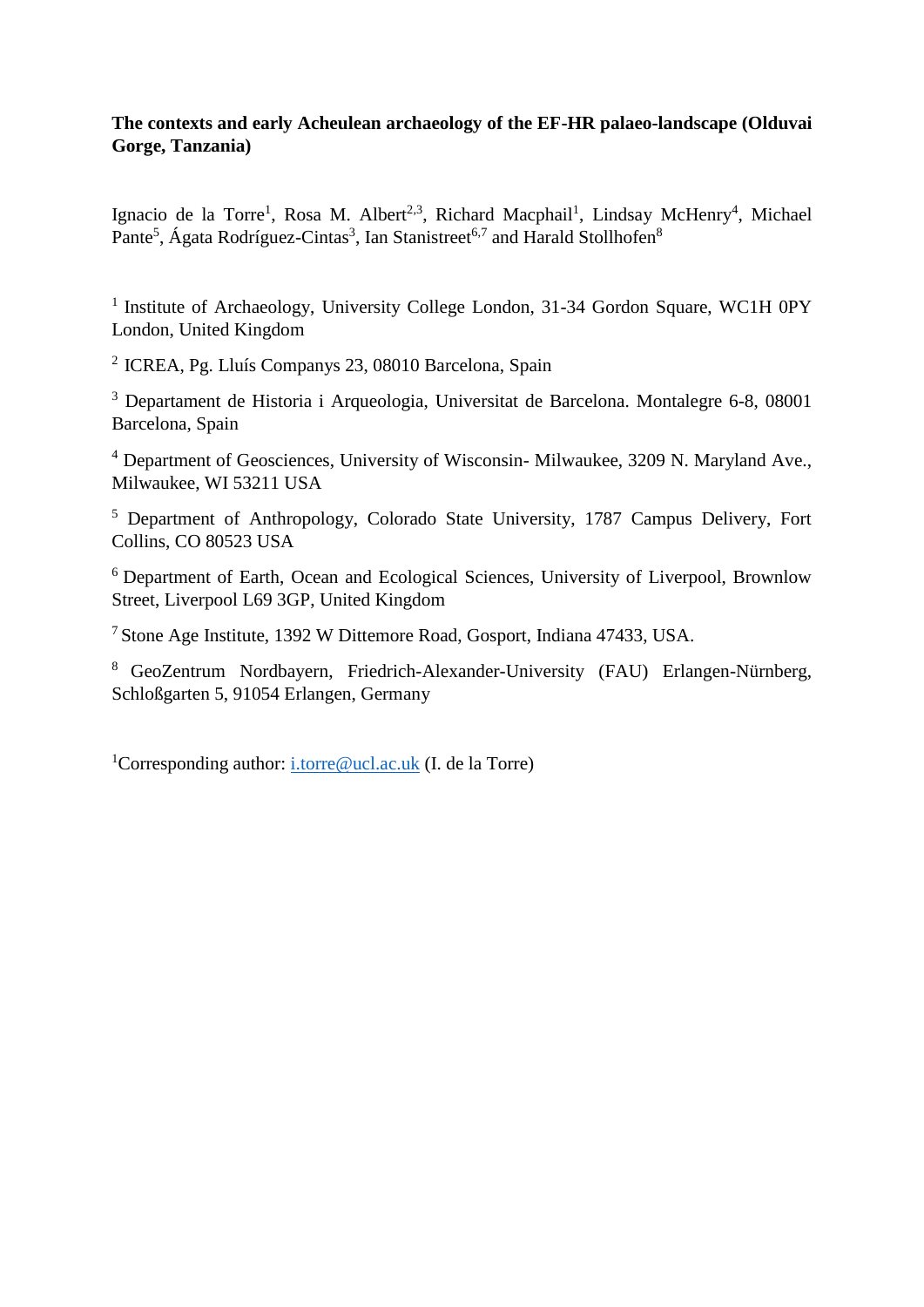# **Abstract**

Renewed fieldwork at the early Acheulean site of EF-HR (Olduvai Gorge, Tanzania) has included detailed stratigraphic studies of the sequence, extended excavations in the main site, and has placed eleven additional trenches within an area of nearly  $1 \text{ km}^2$ , to sample the same stratigraphic interval as in the main trench across the broader palaeo-landscape. Our new stratigraphic work suggests that EF-HR is positioned higher in the Bed II sequence than previously proposed, which has implications for the age of the site and its stratigraphic correlation to other Olduvai Middle Bed II sites. Geological research shows that the main EF-HR site was situated at the deepest part of an incised valley formed through river erosion. Archaeological excavations at the main site and nearby trenches have unearthed a large new assemblage, with more than 3,000 fossils and artefacts, including a hundred handaxes in stratigraphic position. In addition, our test-trenching approach has detected conspicuous differences in the density of artefacts across the landscape, with a large cluster of archaeological material in and around the main trench, and less intense human activity at the same level in the more distant satellite trenches. All of these aspects are discussed in this paper in the light of site formation processes, behavioural contexts, and their implications for our understanding of the early Acheulean at Olduvai Gorge.

**Keywords**: Early Stone Age; East Africa; Bed II chrono-stratigraphy; Large Cutting Tools; landscape archaeology; Early Pleistocene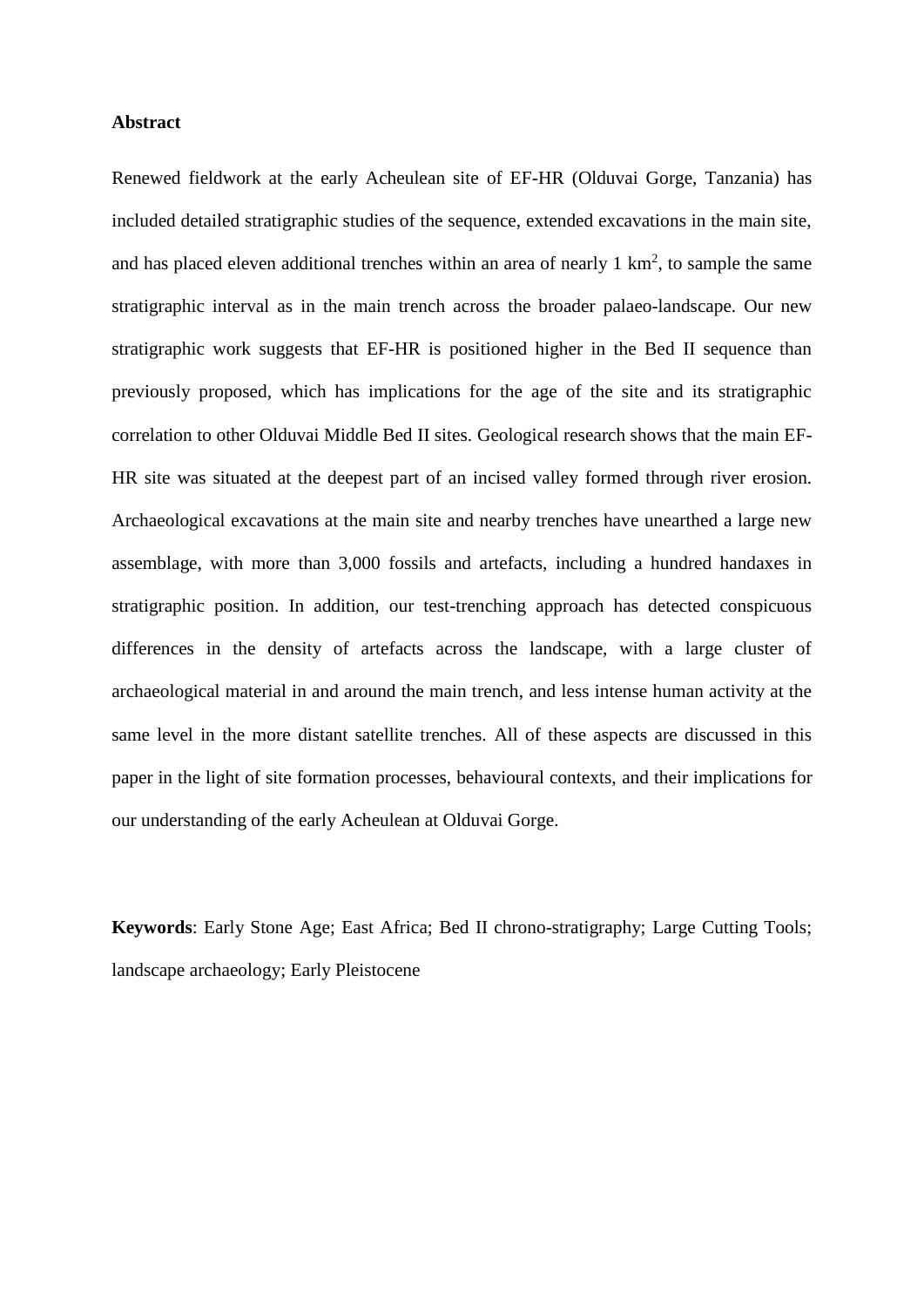### **Introduction**

EF-HR is one of the most emblematic archaeological sites in Olduvai Gorge, Tanzania. Discovered by Evelyn Fuchs and Hans Reck (hence EF-HR) in 1931, the site was originally excavated by Mary Leakey in 1963 (Leakey, 1971), and became the prime example of the early Acheulean at Olduvai. Although the estimated age of the site varied between 0.7–1.0 Ma (Leakey, 1971) and 1.4 Ma (Leakey, 1975), EF-HR was soon considered as paradigmatic in discussions on the emergence of handaxe technology (e.g., Gowlett 1979; Stiles, 1979), also attracting research interest in recent years (e.g., Kimura, 2002; de la Torre and Mora, 2005). Nonetheless, despite frequent references to EF-HR in the literature on early Acheulean origins, no fieldwork was conducted at the site for over four decades.

In 2009, the Olduvai Geochronology Archaeology Project (OGAP) renewed excavations at EF-HR, which continued until 2013. Objectives of the new fieldwork programme included refining the chronostratigraphic position of the site, investigating contexts and site formation processes, exploring the lateral extent of deposits and the wider palaeo-landscape, and retrieving fresh archaeological data to characterise the technological and subsistence strategies of Olduvai Gorge Early Acheulean hominins.

While Leakey (1971) positioned EF-HR as the earliest assemblage in Middle Bed II, Hay (1976) located the site higher up in the sequence, just below Tuff IIC. Revisiting the stratigraphic position of EF-HR was thus deemed essential to contextualise it better among other relevant Middle and Upper Bed II sites; our new results, which contradict earlier reconstructions, will be discussed in this paper. The archaeological context of EF-HR was only briefly touched upon by Leakey (1971), who assumed the site constituted a living floor largely in primary position; this and an accompanying study (de la Torre and Wehr, submitted) will discuss formation processes of EF-HR in the light of renewed excavations,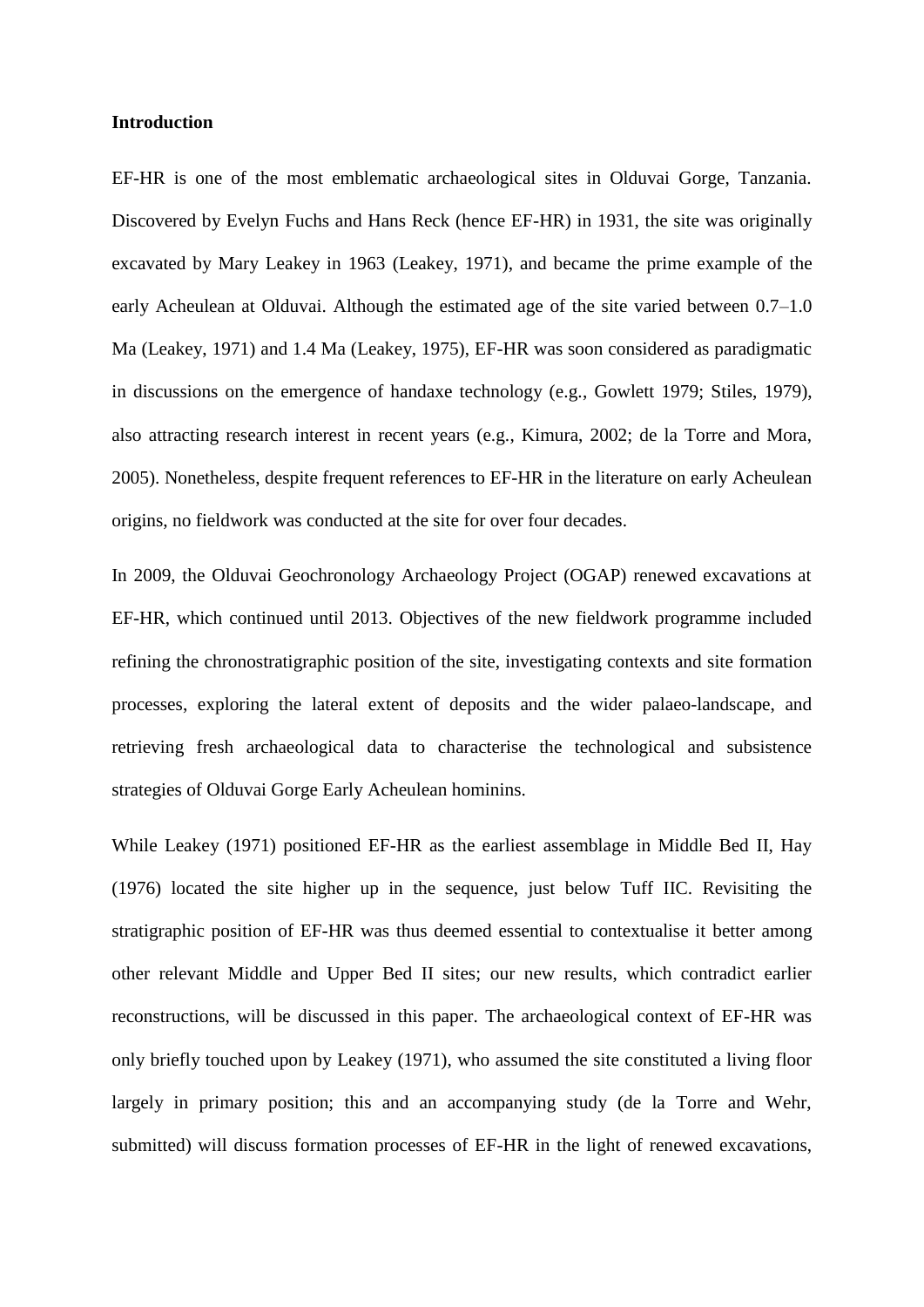highlighting the complexity of the site's history. Inspired by leading efforts to produce palaeo-landscape data in major palaeoanthropological localities (e.g., Rogers et al., 1994; Potts et al., 1999; Blumenschine et al., 2012a, 2012b), we combined large-scale excavations (sited to extend Leakey's trench at the main EF-HR trench) with test trenches across the same stratigraphic interval. While the large size and relevance of the lithic assemblage warrants a separate account (de la Torre and Mora, submitted), the main features of the fossil and stone tool collection unearthed by OGAP at EF-HR, and the meaning of their distribution, will be another major aspect discussed in this paper.

In summary, trench stratigraphic correlations, landscape reconstructions and a study of site formation processes based on spatial analysis, taphonomic signatures, and sedimentological features are presented in order to understand the dynamics that led to the accumulation of a large assemblage with some of the earliest Acheulean handaxes at Olduvai. Our aim in the present study is to provide a detailed account of the stratigraphic, contextual, and behavioural features of the wider landscape occupied by hominins during early Acheulean times at Olduvai Gorge.

# **Methods**

### *Archaeological excavation*

Based upon relative coordinates, a virtual grid was set up in the area of the main outcrop at EF-HR, and cemented reference stations were placed across the korongos of DK EE, EF-HR and MK W. This coordinate system was aligned with Leakey's trench at the main exposure of EF-HR, and therefore the northing (Y-axis) is at 320°, rather than geographic North. Although the relative coordinate system was used during the excavations, cemented reference stations were positioned with differential GNSS, and then the grid was transformed into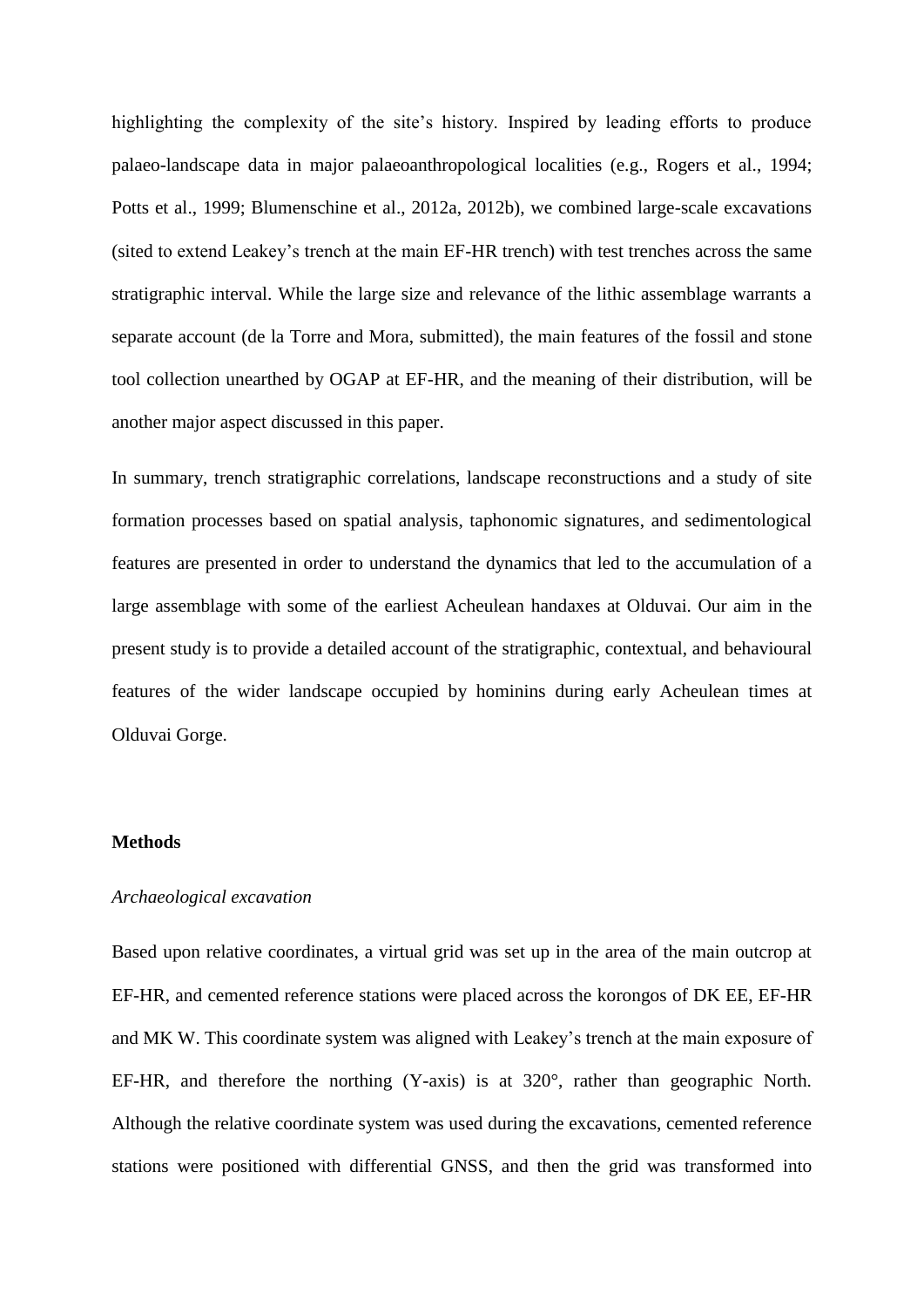absolute coordinates (WGS84), which is the reference for all maps shown here, apart from Figure 9A–C, where a UTM Zone 36S projection is used.

Excavation methodology included three-dimensional (3D) plotting with a total station of all artefacts unearthed and relevant geological features (e.g., lithological contacts and hence lithofacies geometries, claystone palaeo-surface topography, palaeo-environmental samples) and followed protocols detailed by de la Torre et al. (2015). Definition of archaeological levels was based on both the lithofacies context and vertical clustering of artefacts. Thus, some lithological units contained more than one archaeological level because of vertical gaps between artefact aggregations, while lateral changes of facies led on occasions to the inclusion of materials embedded in more than one lithological unit within the same archaeological level.

# *Stratigraphy and sedimentology*

Stratigraphic sections in the vicinity of EF-HR were measured from the Lemuta Member to the base of Bed III where possible. These were initially measured to help identify the target interval so that satellite trenches could be sited. This means that the measured sections made use of natural exposures with minimal scraping, and that they pre-date the excavations. They are thus not always directly associated with a trench, and lack the sedimentological detail later achieved during the measurement of the trench backwalls. They are, however, sufficient to identify the major lithological units and their relative stratigraphic positions, and help to place the EF-HR land surface within the context of Bed II stratigraphy. A rock hammer was used to clear exposures, measurements were made using a Jacob's staff (with level) and meter stick, and sedimentological observations were made using a hand lens.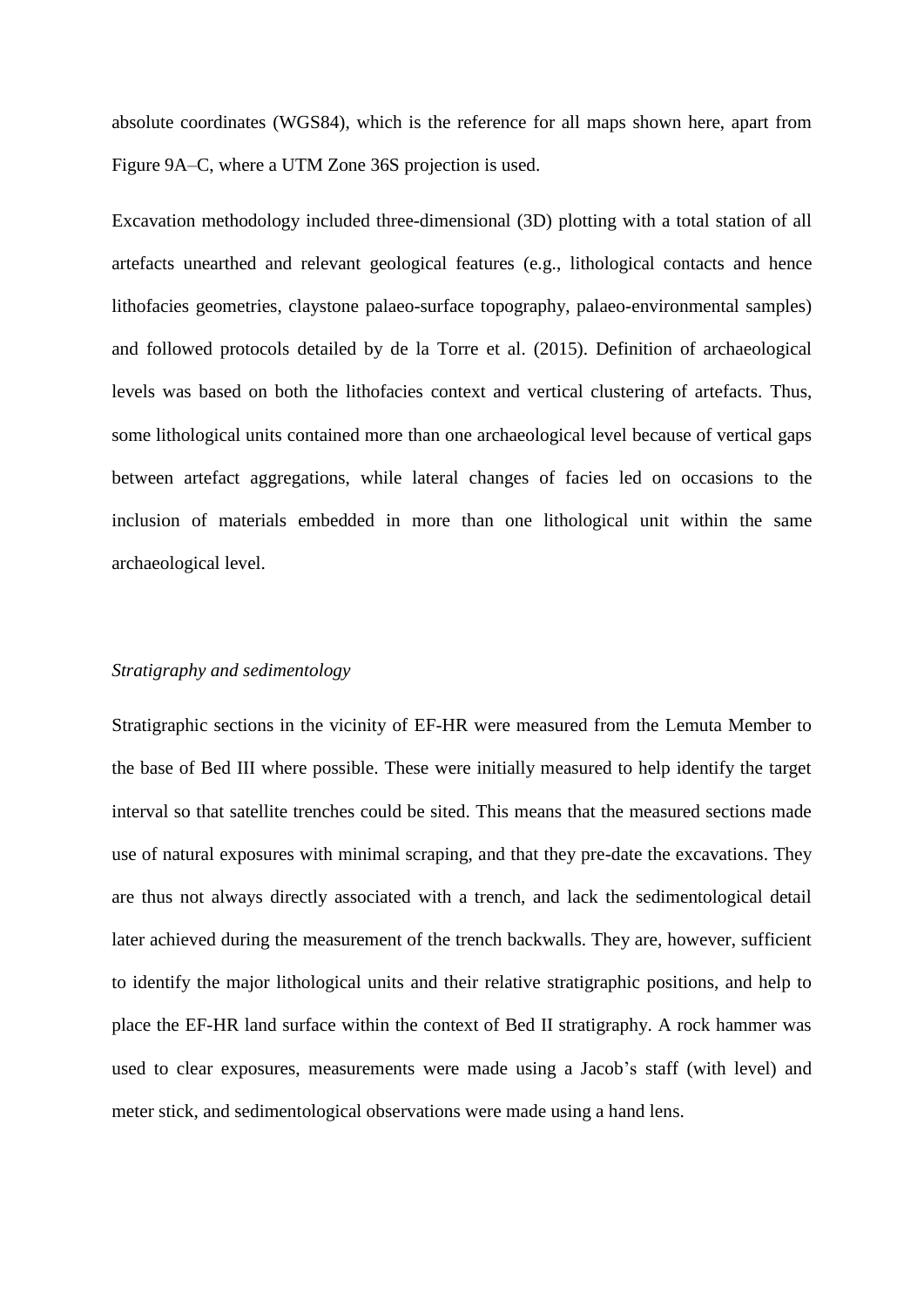Following excavation, the detailed stratigraphy of all trenches excavated in the EF-HR area was mapped on the backwalls and/or sidewalls of each archaeological trench, and lithological contacts were measured at cm-accuracy with a total station and positioned in the same reference system as the archaeological material.

Particular facies types were defined on the basis of grain size, sorting, fabrics, bedding, compositional, and grain characteristics, providing the basis for their process-related sedimentological interpretation. Lithostratigraphic units and facies associations were also classified as to whether they were bounded by conformable or incisional surfaces. Incisional surfaces were differentiated into Type I (pronouncedly incisional) or Type 2 (hiatal or slightly incisional). Time-rock units were then delimited according to the criteria employed by Stanistreet (2012), Blumenschine et al. (2012a, 2012b), and Stanistreet et al. (submitted), who have named such time-slices lake-parasequences.

# *Micromorphology*

Sediment blocks and carbonates encrusted on artefacts were impregnated with a clear polyester resin-acetone mixture; samples were then topped up with resin, ahead of curing and slabbing for 75x50 mm thin sections (Murphy, 1986; Goldberg and Macphail, 2006). These were further polished with 1,000 grit papers and analysed using a petrological microscope under plane polarised light (PPL), crossed polarised light (XPL), oblique incident light (OIL) and using fluorescence microscopy (blue light  $- BL$ ), at magnifications ranging from x1 to x200/400. Thin sections were described, ascribed soil microfabric types (MFTs), and counted according to established methods (Bullock et al., 1985; Courty et al., 1989; Courty, 2001; Macphail and Cruise, 2001; Stoops, 2003; Stoops et al., 2010).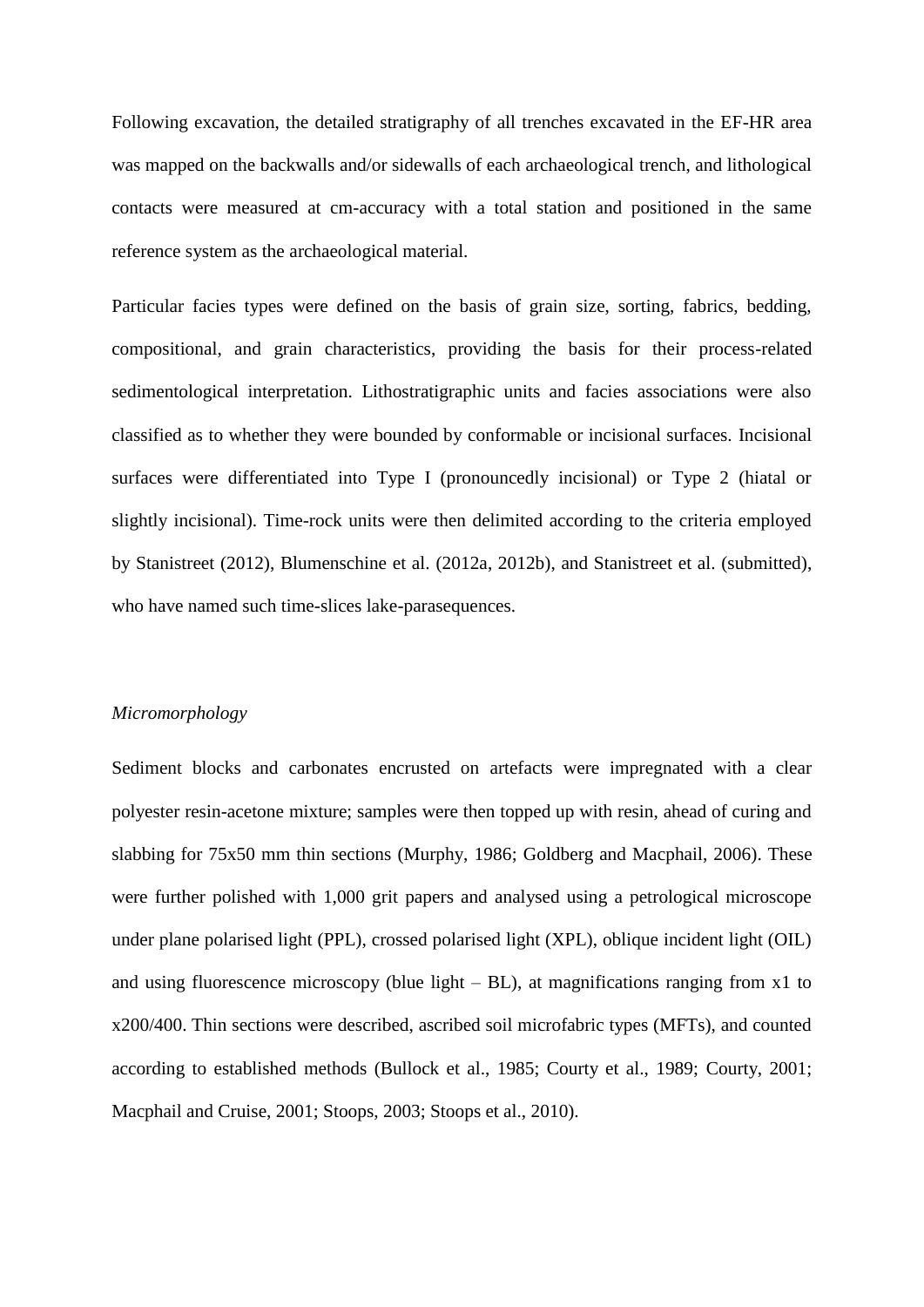## *Phytolith analysis*

Eighteen phytolith samples were analysed, following the rapid extraction procedure developed by Katz et al. (2010). Quantitative analysis and morphological identification used an Olympus BX41 optical microscope with magnification of 200x and 400x, respectively. Morphological identification was based on our own reference collection (Albert et al., 2016; www.phytcore.org), as well as on relevant published literature from Africa (Alexandre et al., 1997; Runge, 1999; Bamford et al., 2006; Barboni et al., 2007; Barboni and Bremond, 2009; Mercader et al., 2009).

# *Artefact and fossil analysis*

Bone taphonomy was mostly limited to inspection of cortical surfaces with the naked eye under a 60 W light source due to the overall poor condition of the fossils. However, following Blumenschine et al.'s (1996) methods, a more conventional technique of using a hand lens was employed when bone surfaces were well preserved enough to reveal surface modifications. Taphonomic data collected include bone weathering based on Behrensmeyer's (1978) criteria; the type of breakage – either green (indicated by spiral or feathered breaks), or dry (indicated by transverse breaks); and a general account of the condition of cortical surfaces as measured by exfoliation, rounding, and relative coverage by adhering matrix.

Classification of stone raw materials is based on McHenry and de la Torre (submitted). Technological analysis followed the distinction between detached, flaked and battered tools proposed by Isaac et al. (1997), and the definition of lithic categories is based on de la Torre (2011), and follows the results presented in de la Torre and Mora (submitted).

*X-ray diffraction (XRD)*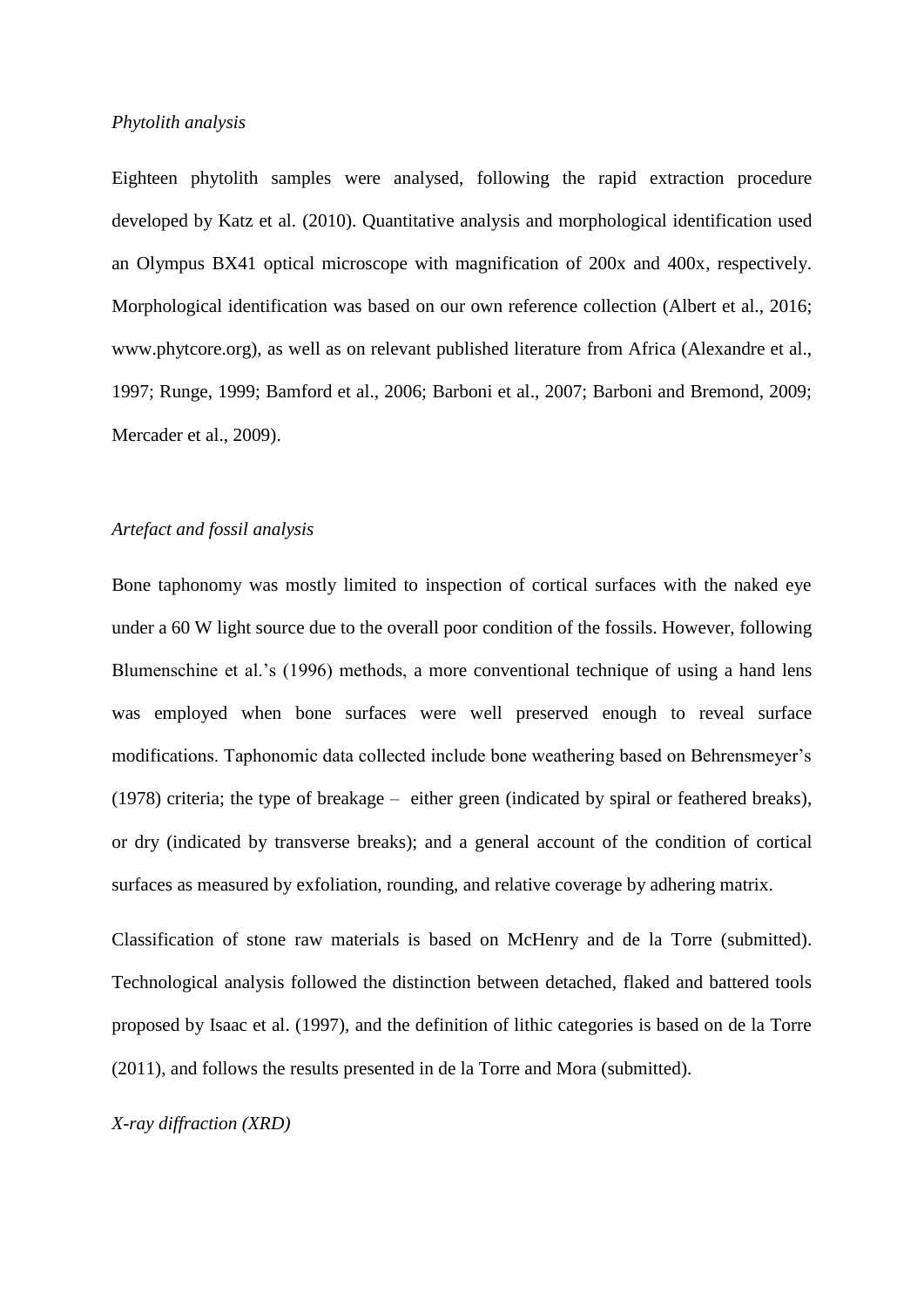Fourteen sediment samples were collected from the backwall of T2-Main Trench to characterize the mineralogy of the individual units. Each sample was powdered by hand using an agate mortar and pestle, and then mounted as a random powder for analysis using a Bruker D8 Focus X-ray Diffractometer (Cu Kα radiation, 1 s per 0.2°2ϴ, 2°-60° range; methods of McHenry, 2009). Mineral phases were identified by pattern matching using Bruker's EVA software, comparing against the ICDD PDF-2 database. Abundances were qualitatively estimated using relative peak heights, and categorized as abundant (XXX), common (XX), between common and rare  $(X)$ , rare  $(+)$ , and absent  $(-)$ .

#### **Results**

#### *Archaeological trenches*

Excavations began by extending the Leakey trench at the main EF-HR locality, and most of our fieldwork efforts concentrated there, at the trench named T2-Main Trench (see further details in de la Torre and Wehr, submitted). Regularly-spaced test pits were excavated following the main exposure eastwards (T9 and T13) and westwards (T12 and T15) of T2, and further trenches were randomly positioned in any other outcrops where the targeted stratigraphic unit (i.e., the brown claystone palaeo-surface) could be traced (Fig. 1; Table 1; Supplementary Online Material [SOM] S1). The furthest point where this stratigraphic interval could be followed is slightly less than 200 meters from the Main Trench, at T17 in the east and T10 to the west (Table 2).

In total, 12 trenches were dug between 2009 and 2013, spanning an area of c. 900  $m^2$ , of which 151 m<sup>2</sup> were excavated. Most of the area exposed corresponds to the Main Trench (76) m<sup>2</sup>) and immediately adjacent trenches (T15, T12, T9 and T13; each of them with an area of 8m<sup>2</sup>), while the size of the outer trenches (see Table 1) was adapted to the local topography.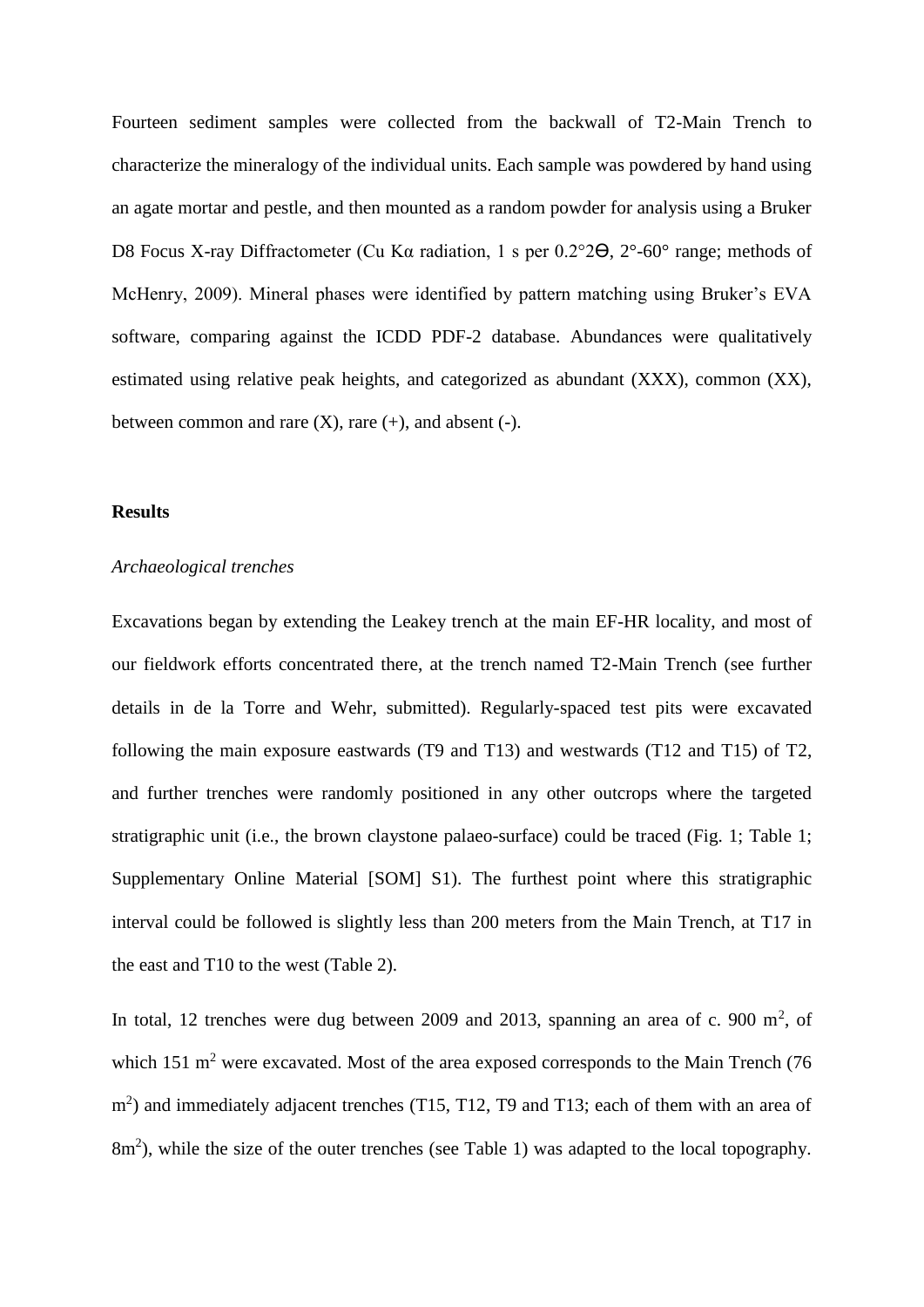Trenches were normally deemed as completed when the brown waxy claystone palaeosurface was fully exposed at the bottom of the excavation, although in some trenches (e.g., T2-Main Trench, T13), excavation continued in test pits to expose lithological units underneath.

# *Stratigraphic position*

The middle to upper Bed II sections in the vicinity of EF-HR sit above the Lemuta Member, which locally consists of a series of cliff-forming orange-coloured aeolian tuffs, with some nodular carbonate and green claystone near the top (Fig. 2). These are followed by sandstones and a diamictite, underlying the  $1-2$  m thick brown claystone directly beneath the EF-HR archaeological level. The top boundary of this brown claystone is incised to varying degrees in the different exposures and trenches (Fig. 3). At EF-HR, conglomerate and diamictite sit directly on this surface, while to the west (at DK EE), a thin, highly weathered tuff directly overlies the clays, below the level of the diamictite. Based on Hay's (1976) stratigraphic correlations, this tuffaceous interval (which has been cut out at EF-HR by the incision into the top of the claystone) corresponds to the Tuff IIC interval. As most of the archaeological materials sit upon this incision surface, this material therefore likely post-dates the missing Tuff IIC interval, which places the EF-HR site within Leakey's (1971) Upper Bed II. This is in contrast with prior stratigraphic interpretations, which placed the archaeological assemblage below the level of Tuff IIC. Figure 4A shows this position of Tuff IIC.

The archaeological level is capped in some trenches by diamictites, with several stacked sandstone units in the top of the backwall at T2-Main Trench. This sandstone contains blocks of Tuff IID, confirmed by mineralogical and geochemical comparison to in situ Tuff IID compositions (McHenry et al., 2016). Tuff IID is not identified in situ in the local area,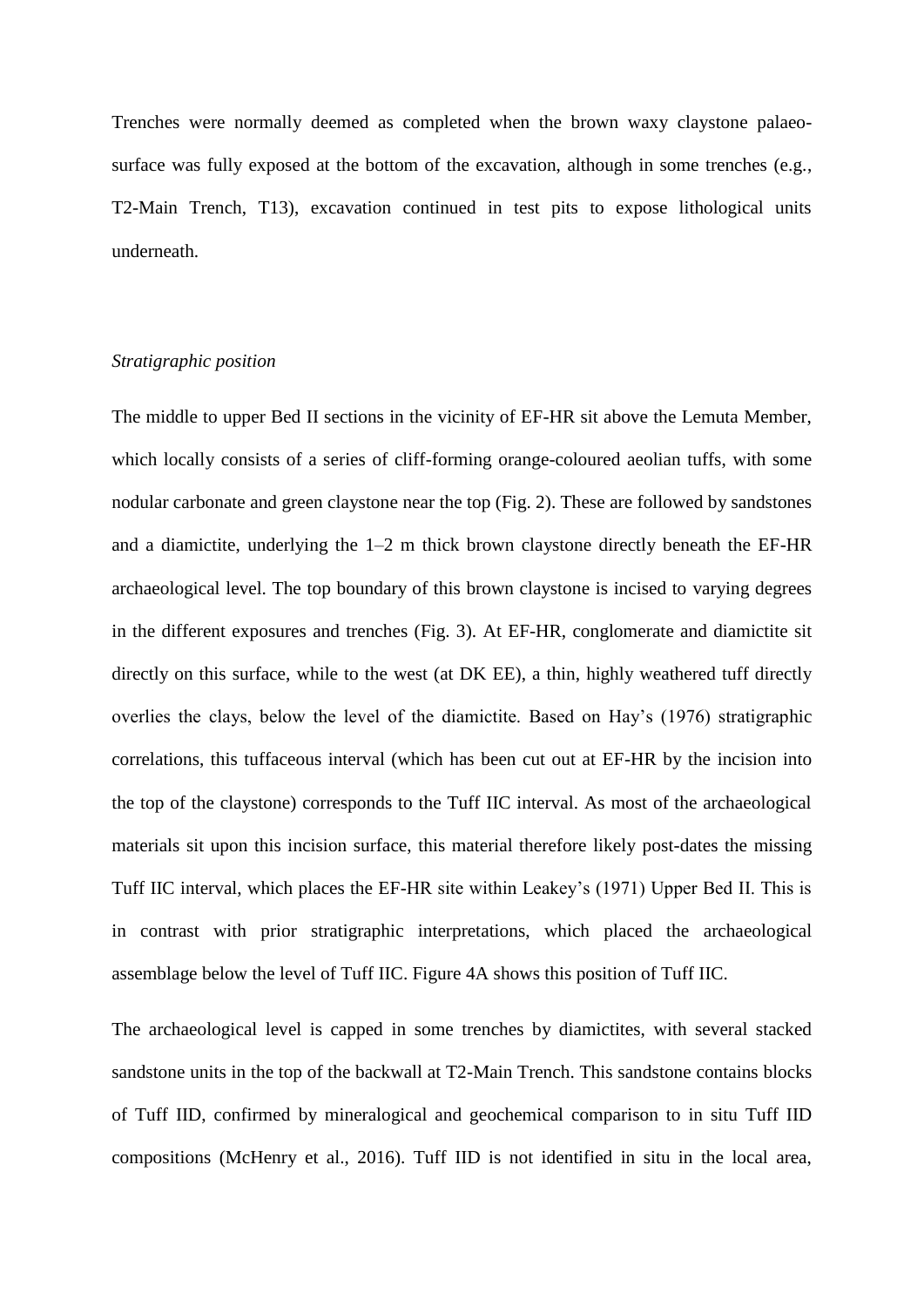though eroded blocks of it are also found near the base of the sandstone body developed between EF-HR and DK EE (Fig. 2). Therefore, the base of the sandstone represents an incision surface cutting down through Tuff IID, a prominent marker in Upper Bed II at nearby sites JK (to the west) and Locality 34a (to the south). The base of the Bed III red beds lies four meters above the level of the Tuff IID-bearing sandstone at EF-HR. This incision surface could correspond to that recorded at Locality 11A (MK) as figured by Hay (1976, his Fig. 19), which also cuts pronouncedly through Tuff IID into the interval below. The disconformity at EF-HR, on which the artefact and bone assemblage lies, is therefore a major incision surface situated between Tuff IIC and Tuff IID.

The lack of quality radiometric dates for Bed II tuffs limits our ability to constrain the EF-HR interval temporally, though it certainly falls between the ages of Tuff IIA (within the Lemuta Member, below, dated to  $1.72 \pm 0.03$  Ma by Manega, 1993) and Tuff IID (above, dated to  $1.48 \pm 0.05$  Ma by Manega, 1993 and to  $1.338 \pm 0.024$  Ma by Domínguez-Rodrigo et al., 2013).

T2-Main Trench was used as the reference for the stratigraphic succession, mineralogical, and particle size characterization (SOM S2, SOM S3), and soil micromorphology of archaeologically relevant units (SOM S4), given its thicker exposed sequence. At T2-Main Trench, the brown claystone unit is around 1.3 m thick and is overlaid by a sandy diamictite, which is then eroded by a conglomerate also incising the underlying claystones (see Fig. 5). Sandy and conglomeratic layers follow for over a meter, and are overlaid by a sequence of claystones and sandy diamictites. The top of the sandy diamictites interfingers with a claystone unit (see palaeo-landscape assessment below).

#### *Sedimentary facies associations and environments of the EF-HR T2-Main Trench*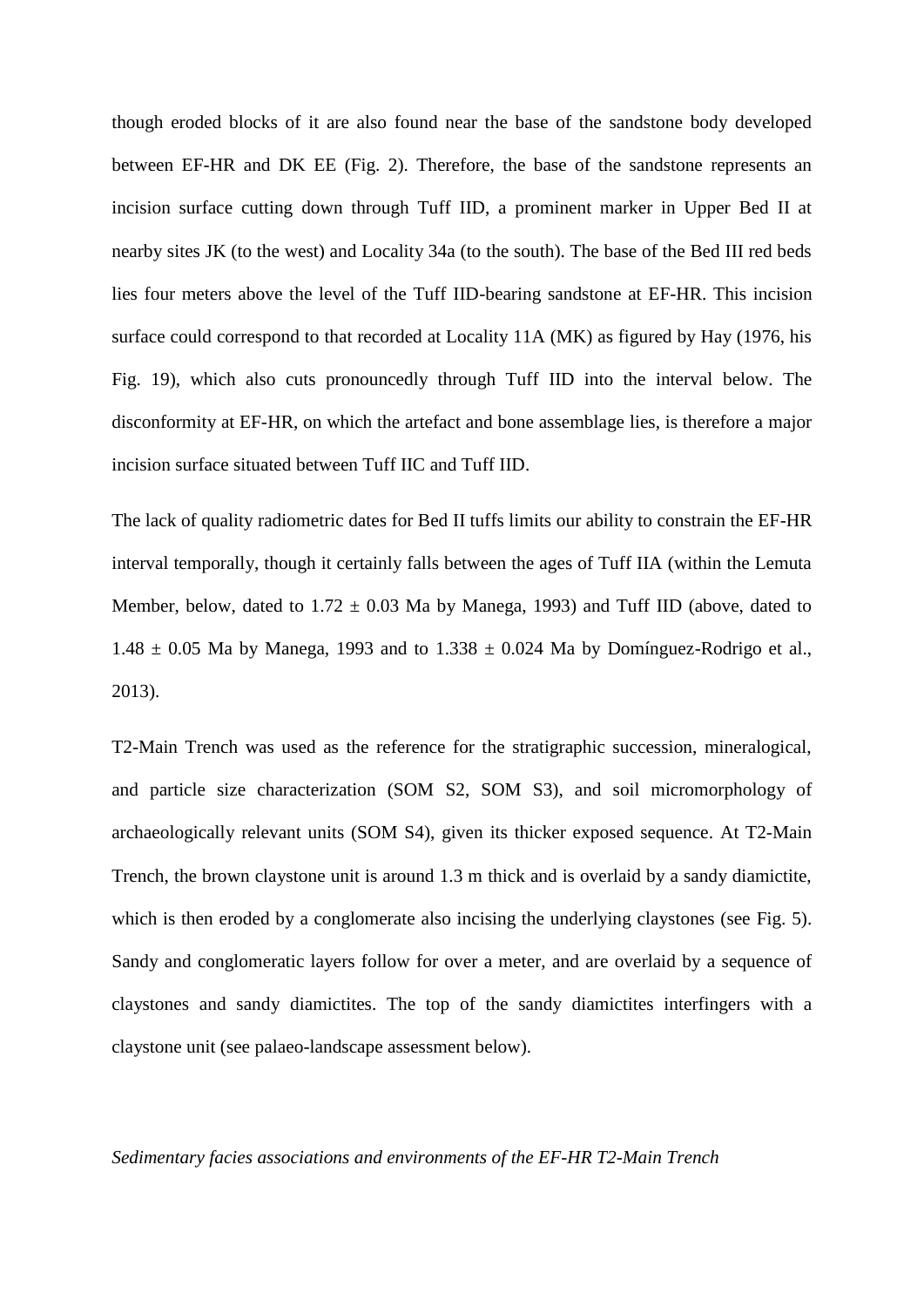The backwall and sidewall of the main EF-HR trench (i.e., T2) is shown in Figure 5. Sedimentary grain-size varies greatly throughout, ranging from cobble conglomerates to claystones. Individual facies identified are catalogued in Table 3. One type of lithofacies which appears in Table 3, but which has not been recognized previously to any great extent at East African archaeological sites and only recently at Olduvai Gorge (Stanistreet, 2012; Stanistreet et al., submitted), is the diamictite facies. These comprise massive, matrixsupported lithologies characterized by a wide spread of grain sizes from clays, which are dominant, to scattered matrix-supported cobbles and even boulders that were buoyant within the clay or sandy clay matrix. Based on variable contents of matrix volumes and matrix type, we further distinguish three subtypes: clay diamictites, sandy clay diamictites and sandy diamictites. We apply "diamictite" as a purely descriptive, non-generic term. Such facies are commonly interpreted as glacial or mudflow in origin, and the latter depositional mode pertains at Olduvai, although viscosity and flow behaviour vary, depending upon the diamictite type.

There are essentially two types of grain-supported sandstones, which are distinguished on the basis of their clay contents and bedding characteristics. The first type is a medium to very coarse volcaniclastic sandstone, rather free of detrital matrix, and frequently showing plane bedding or trough cross-bedding with gentle erosive basal contacts resulting in flat lenticular sedimentary bodies. This represents shallow ephemeral braided fluvial channel deposits. The second type is similar in detrital grain composition, but more poorly sorted with up to 7 vol. % of clay and silt matrix, and randomly distributed lithic and soft clasts. These sandstones are usually massive or, rarely, faintly flow laminated, which together with grain size and sorting characteristics count for their interpretation as hyper-concentrated streamflow deposits. These involve a transport mechanism transitional between mass flows and normal stream flows, and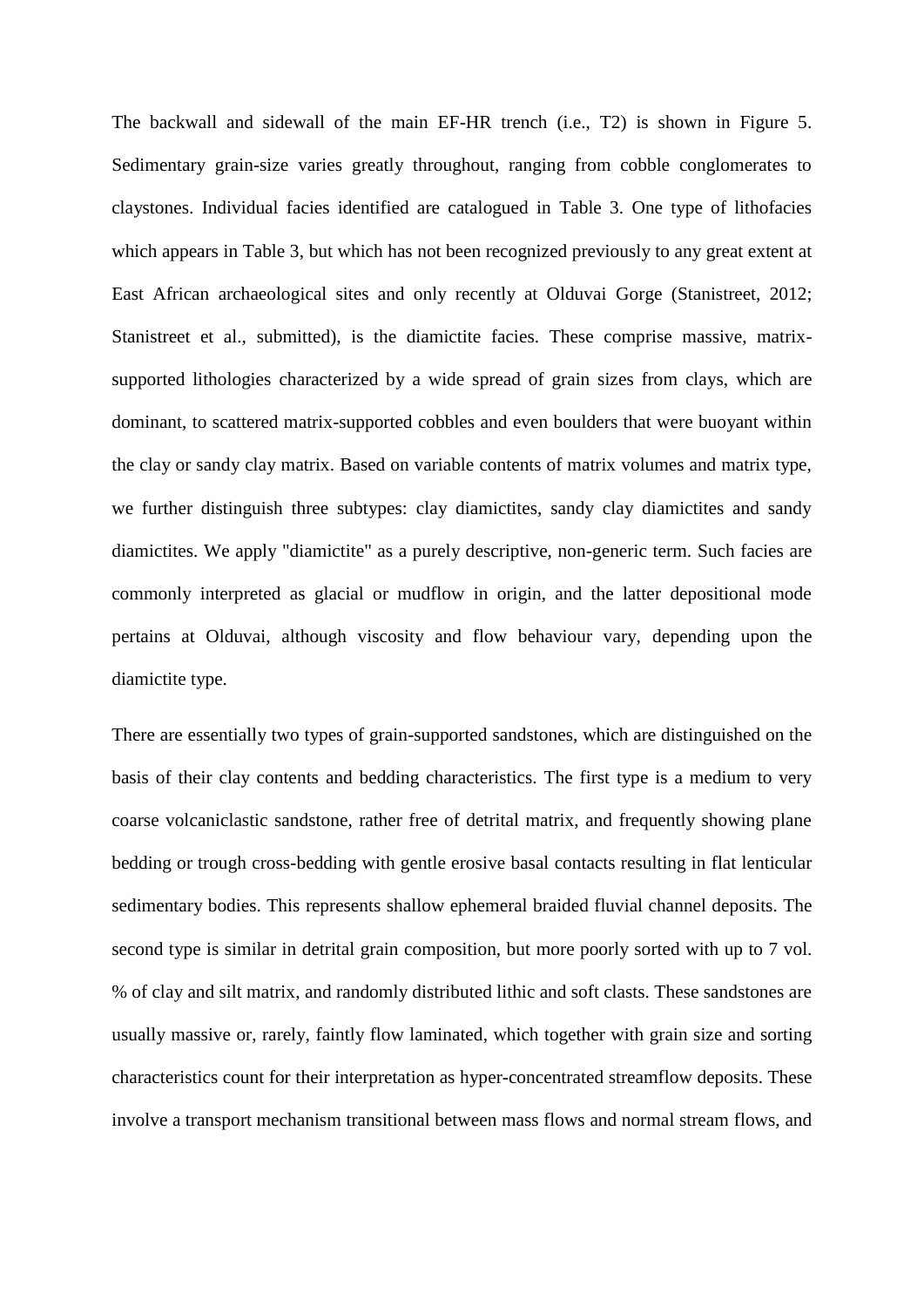are characterized by high sediment loads (Pierson and Costa, 1987; Svendsen et al., 2012), common in active explosive volcanic terrains.

Brown waxy claystones are well to moderately sorted, show tabular geometries and are weakly plane bedded. Considering bedding and sorting characteristics and a dominance of smectite and interlayered illite/smectite, they are interpreted to represent suspension fallout in offshore saline alkaline lake settings. Sandy claystones, showing enhanced contents of sandsized detrital grains are placed in a nearshore lake setting, which is affected by wave reworking and aeolian detrital input. At several levels within claystones, horizons of white micritic and small spherulitic calcite nodules are developed. These cross-cut the bedding planes and are frequently associated with burrowed and/or rooted levels in the host sediment, all together suggesting shallow sub-surface pedogenic overprinting (Bennett et al., 2012; Rushworth, 2012).

Conglomerates are usually clast-supported, erosionally based and form massive, lenticular bodies of granules to cobbles, some of which are incised and became stacked upon each other. They most likely represent multi-storey, braided river channel complexes.

Fine to coarse ash tuffs are very well sorted, and some are normally grain size graded and form rather thin but laterally persistent tabular units that drape underlying topography. Components include euhedral crystals and crystal fragments and compact to vesicular volcanic lithic and vitric grains, including pumice. Considering composition, geometry and contact relationships, the tuffs are related to fallout of volcanic ash in a medial to distal setting of a volcanic source upwind of Olduvai Gorge.

#### *Depositional architecture of EF-HR T2-Main Trench and in situ assemblage preservation*

The artefact and bone assemblage itself sits upon a pronounced regional incision surface cut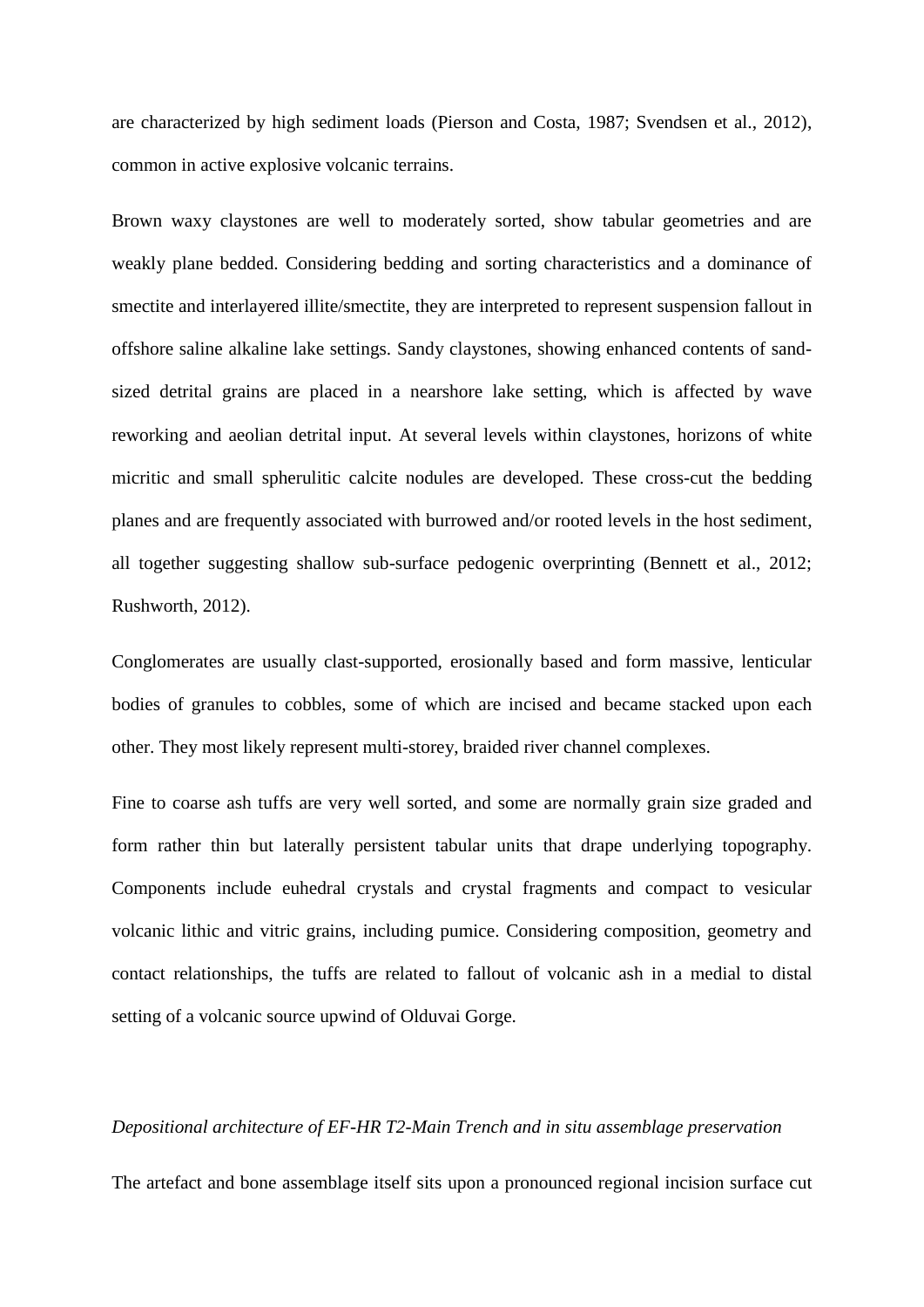deeply into claystones of Middle Bed II (Figs 2 and 3), but cutting also through horizons of pedogenic limestone nodules developed within that claystone. The first unit to initiate filling of that incision surface was a diamictite deposited by a viscous mudflow, mapped mainly on the sidewall of T2-Main Trench, but extending across the floor of the trench where it covered in situ archaeological materials. The propensity of mudflows, with their low shear stress bases, to preserve archaeological assemblages has been recognized in both Holocene (Harris, 2000) and Pleistocene Olduvai (Stanistreet et al., submitted) sites.

The next processes to affect the site were more destructive fluidal flows of rivers that eroded through the diamictites and, to an extent, into the underlying waxy claystones, locally reworking diamictite materials, limestone nodules, and archaeological items into its clast population. On the sidewall of T2-Main Trench, a pronounced channelform trending ~032°– 212° cuts through the assemblage and the incision surface to concentrate both artefacts and natural cobbles in its conglomerate fill. Other channelforms characterize the incision surface along the backwall, but overall the <90 cm thick gravel unit is deposited as a broad braided fluvial channel complex system with width/depth ratio exceeding 13.8. Fluvial coarse to very coarse sands on top of the conglomerate fill the remaining incision surface, accreting to be preserved as a unit <60 cm thick.

At least six phases of fluvial incision and fill are recorded low in the backwall of T2-Main Trench, five of which are covered by gravel deposition, usually with fluvial sand accretion above. The last fluvial gravel is followed by a major shift in depositional style. A broad incision surface with low relief cuts across the underlying fluvials, followed and covered by the first of a series of diamictite and sandy diamictite couplets, each underlain by an incision surface. The highest couplet extends further cyclically to be succeeded by brown waxy claystone, indicating lake flooding of the area. Subsequently two incision-based sandy diamictite and brown waxy claystone couplets complete the cyclic record displayed in the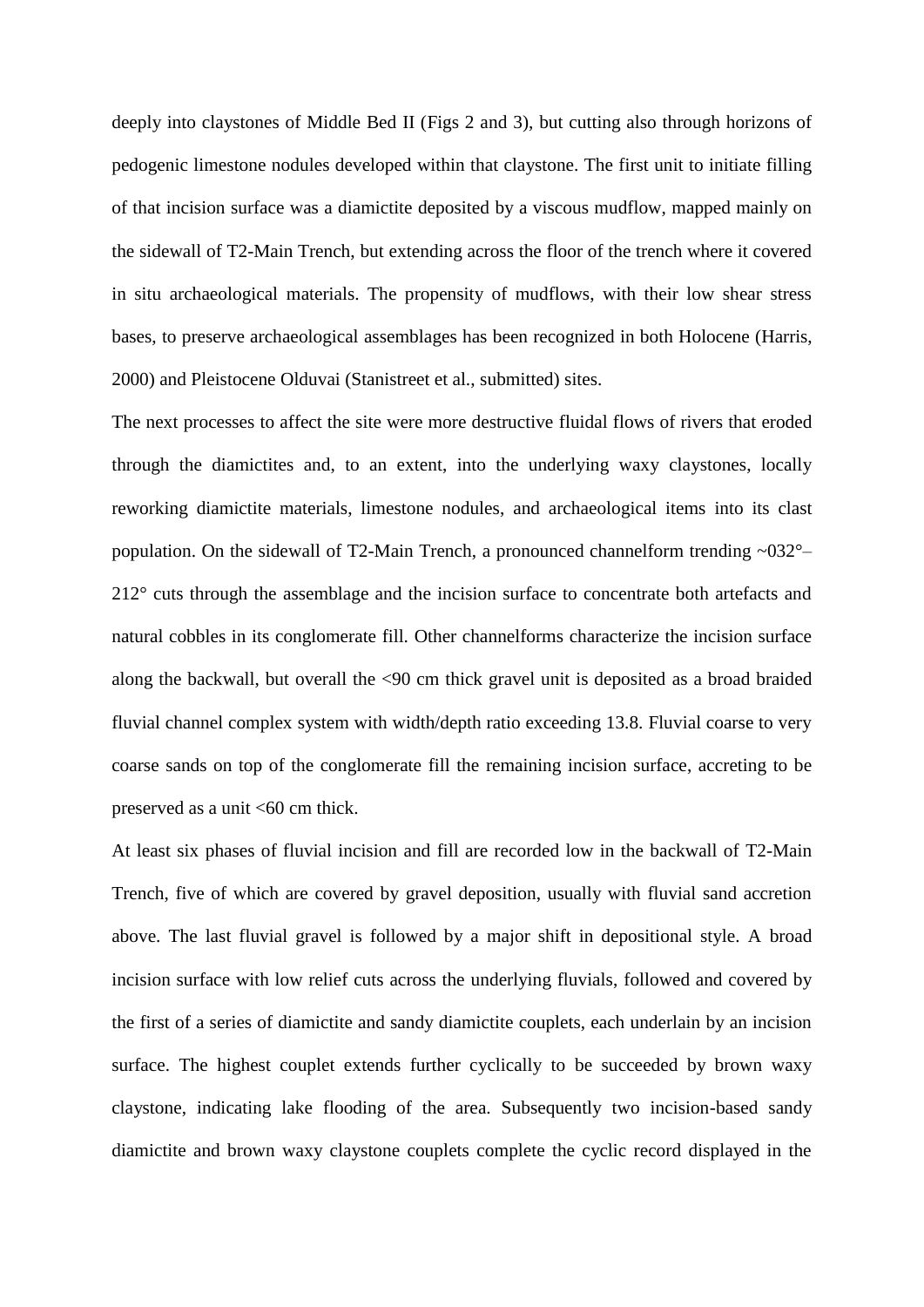T2-Main Trench backwall.

We interpret the sequence to represent a series of cycles, each including a phase of lake withdrawal and base-level fall to generate the underlying Type II incision surface. This is followed by lake transgression to provide the rise in base-level (i.e., lake surface) in order to induce accommodation space for deposition of each cycle. Such fundamental time-slice units delimited by a single cycle of lake flooding and withdrawal have been designated lakeparasequences (Blumenschine et al., 2009, 2012a, 2012b; Stanistreet, 2012; Stanistreet et al., in prep.), a set of which might be contained within a "sequence" bounded by more pronounced Type I incision surfaces (see also Stanistreet et al, submitted). Two such sequences are recorded in the EF-HR Trench maps, one characterized mainly by the conglomerate and sandstone facies association (with subordinate diamictite units) below, the other characterized by the diamictite, sandy diamictite and brown claystone facies association above.

Following this interpretation, the conglomerate and sandstone fluvial facies association is linked to enhanced rainfall in the source area, the Ngorongoro Volcanic Highlands to the northeast of EF-HR. This would rapidly break down source rocks and carry clasts and grains into the Olduvai Basin. By contrast, the various diamictite facies and paleosol overprinting of the lake clay facies association indicate a drier phase in this part of East Africa. Hydrothermal alteration and/or chemical weathering within the volcanic source terrain produced voluminous clays, favouring mass flows. Rare heavy rainfall would produce flash-flood discharge of water, mixing with the clays, inducing viscous mudflows or lahars to rapidly inundate the Olduvai Basin.

*Micromorphological soil characterization*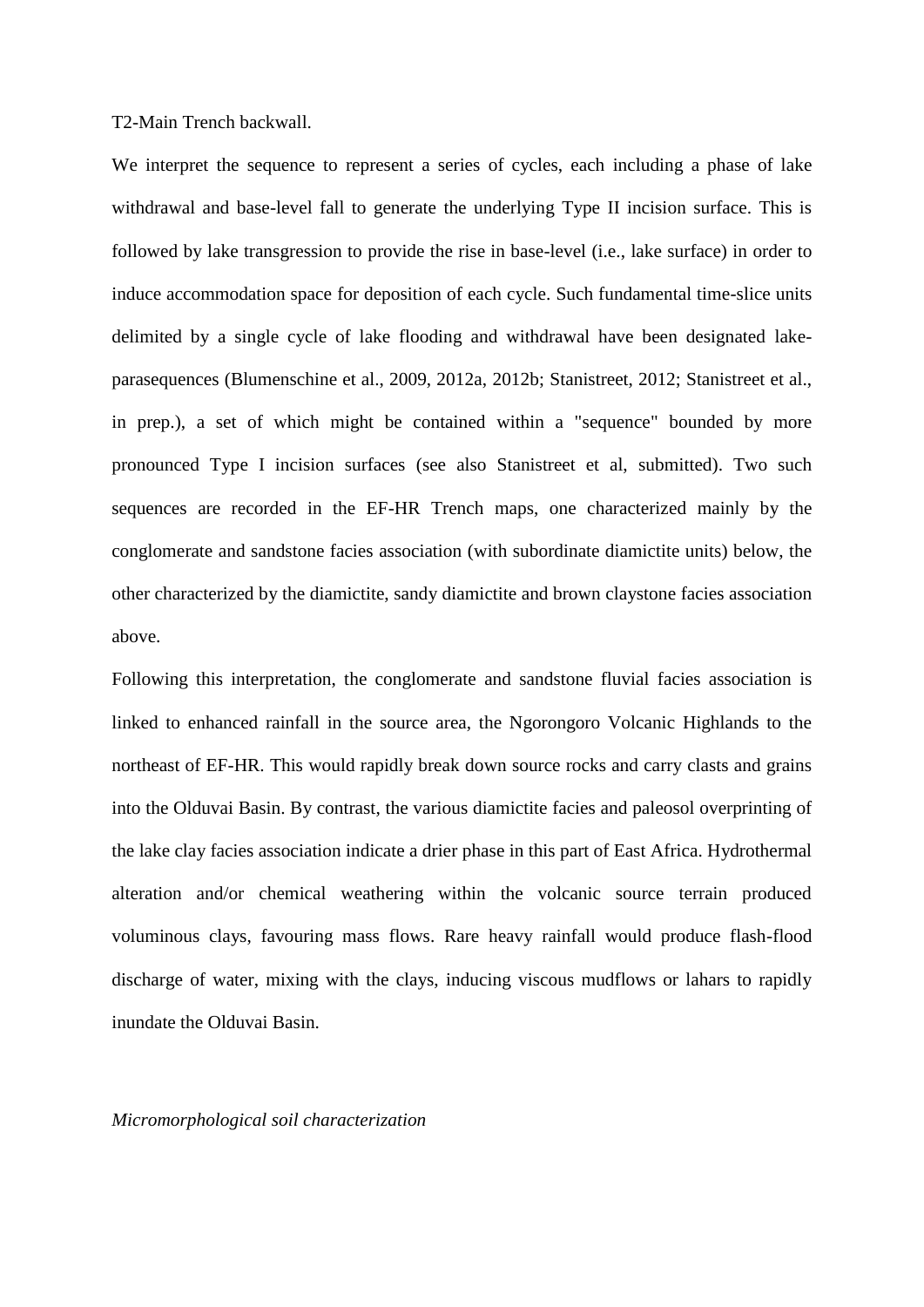Micromorphology of the top of the brown claystones (Fig. 6A–C) indicates that these are iron-depleted with approximately 45% mineral grains (poorly sorted coarse silt, fine to coarse sand size feldspar, basalt and volcanic scoria; see also SOM S3). Many thin burrows are observed, and formation features include occasional textural intercalations (associated with embedded grains/grano-striate b-fabric), while secondary features are composed of rare, very fine fissure infillings and void infilling of  $CaCO<sub>3</sub>$ , and rare, impregnative iron-manganese. Thin section analysis of the overlying diamictite features a massive fine sandy clay matrix, with a fine crack microstructure, probably inherent to the sample (Fig. 6D). The diamictite is poorly sorted with fine to coarse silt, fine to very coarse sand, with few small clasts. There are occasional textural intercalations throughout the diamictite and rare clayey infills (~0.4mm wide), abundant thin to very broad (9 mm) burrows mixing less sand-rich clayey sediment and clay clasts (Fig. 6E–F), and excremental fabrics. Many fine impregnative micritic CaCO<sub>3</sub> nodules occur (Fig.  $6F$ ), within a sediment that is very poorly humic (1.66%) LOI) and with a marked phosphate content (see SOM S3).

XRD analysis (SOM S2) shows that volcaniclastic materials (indicated by anorthoclase/sanidine feldspars and/or augite) are present in all units regardless of clast size, and that groundwater conditions were alkaline (indicated by the zeolites chabazite  $+/$ phillipsite or erionite in all samples). Quartz is an unlikely juvenile component of the silica undersaturated Bed II volcanic materials (McHenry et al., 2016), thus its presence in all samples might indicate sediment sourced in part from basement quartzites or granites to the west or recycling of quartz grains from eroded older Bed I sequences. Smectite clay (montmorillonite) is present in all samples regardless of grain size.

## *Phytoliths*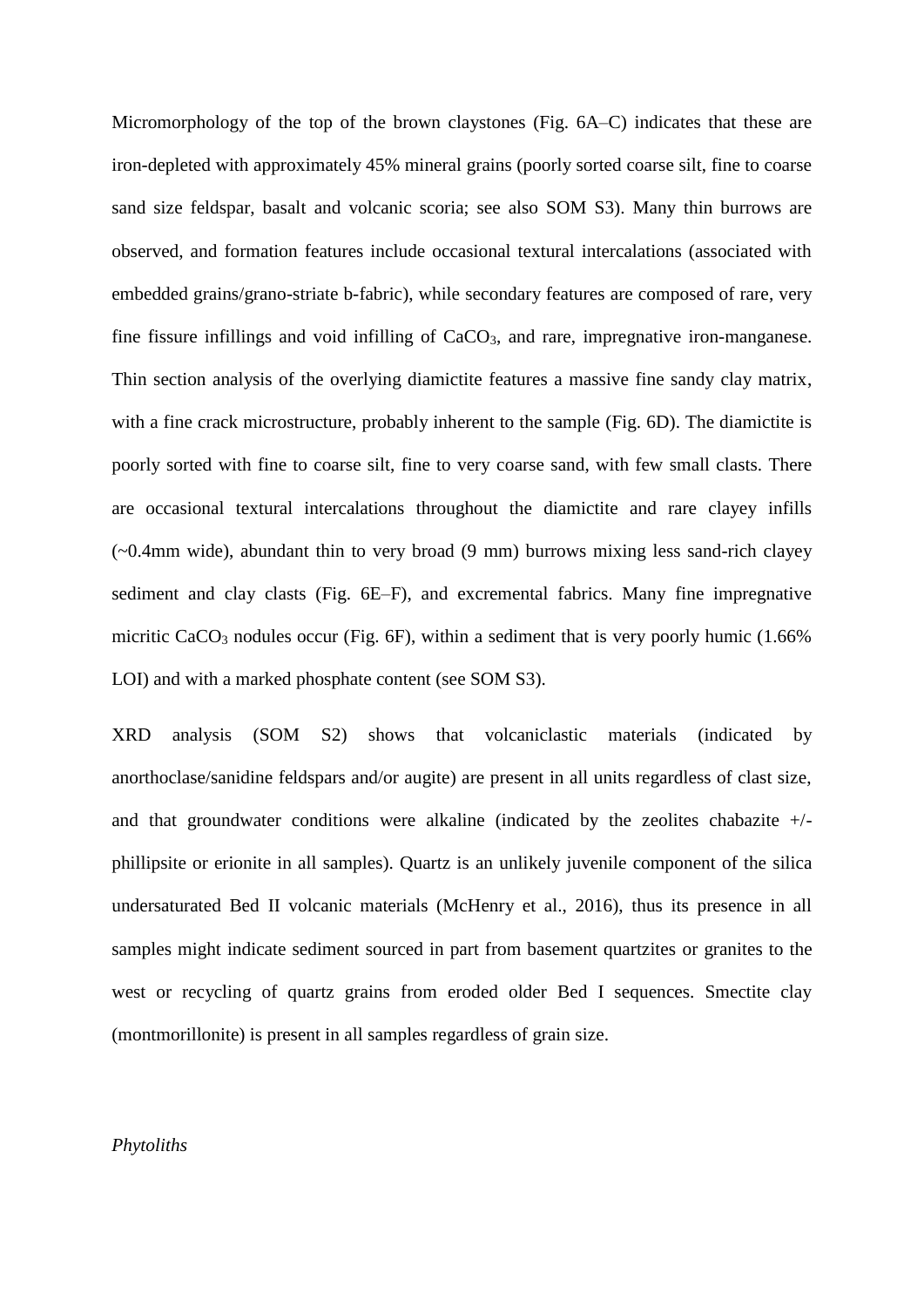Phytoliths were present in most of the samples collected (T2-Main Trench, T9, T12, T13, T14, T15, T16 and T17), though they show varying degrees of weathering, which in some cases prevented a morphological identification. As a result, none of the samples reached a minimum of 50 recognizable morphotypes (Table 4). The dominant morphotype in most samples is short cells of the rondel type from the Poaceae family (grasses), probably from the C3 Pooideae subfamily (Fig. 7 A–B). These morphotypes are quite resistant to postdepositional and taphonomic processes (Cabanes et al., 2011). Blockys were the next most abundant morphotype, and probably derive from wood/bark of dicotyledonous plants (Fig. 7C). These were associated with other characteristic dicotyledonous plant phytoliths such as ellipsoid with rugose surface. We also identified bulliform morphotypes and trichomes, both from leaves of the Poaceae family (Fig. 7D). Tabular elongates with entire margin were also observed in some samples. These morphotypes appear commonly in the monocotyledonous group. In summary, although poor phytolith preservation hinders a reliable reconstruction of the vegetation, the few phytoliths recovered indicate that plants from both the Poaceae family (probably from the  $C_3$  group) and ligneous dicotyledonous plants were present in the EF-HR area. Phytoliths characteristic of palms, which have been observed at earlier times at Olduvai Gorge sites (Bamford et al., 2006, Albert et al., 2009, Barboni et al., 2010), were not identified at EF-HR.

# *Position of archaeological remains*

The archaeological material appeared in a range of lithological facies from the top of the brown claystone (which forms the bottom of the targeted sequence) through viscous (i.e., diamictite), fluvial (sands and gravels), and again diamictitic units. As shown in Figure 8A, the archaeological material is usually positioned close to the top of the brown claystone, and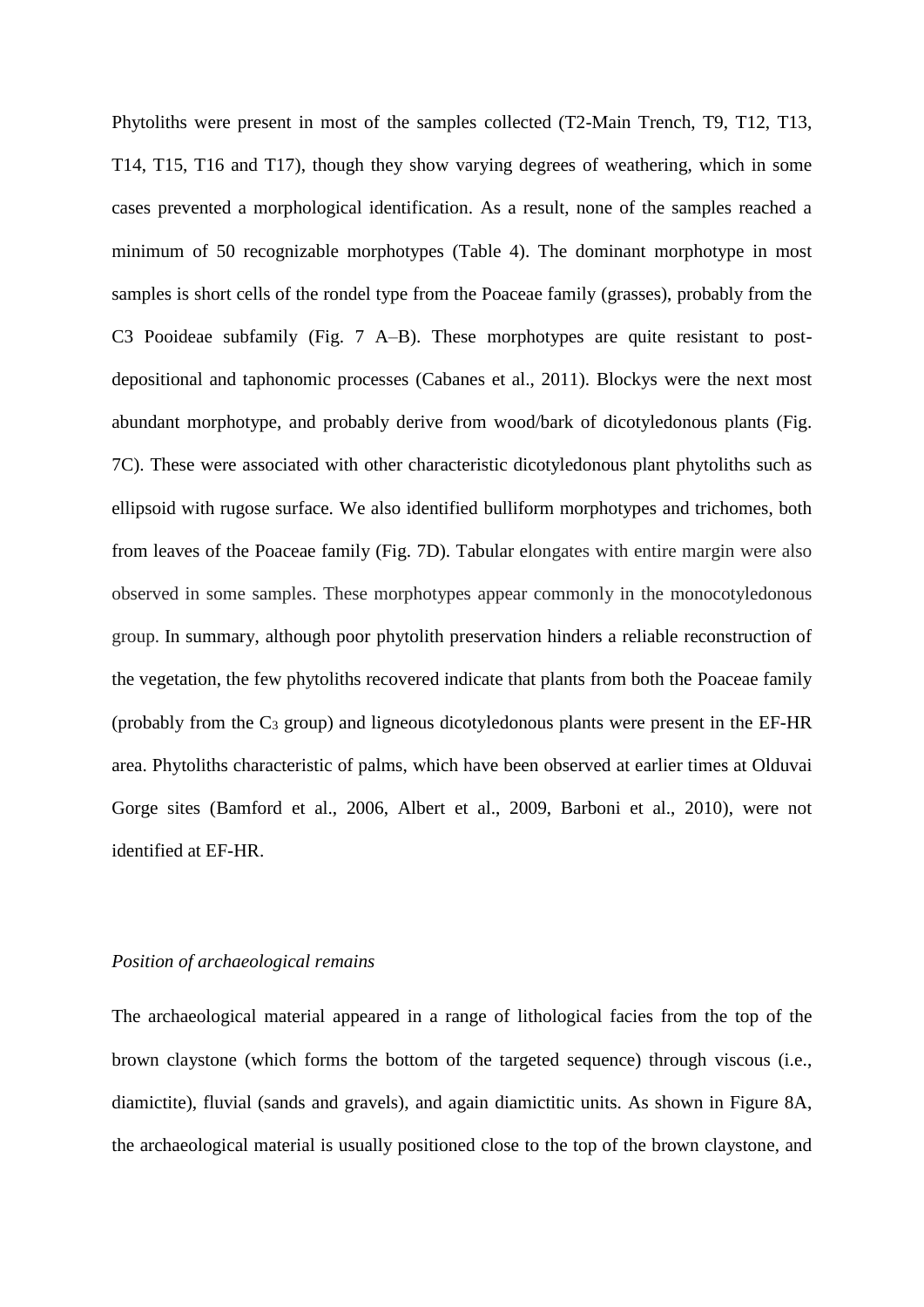the elevation is remarkably consistent across all trenches (see Fig. 8C), with the exception of T11 and T17 (where lower elevation of the targeted claystone unit may be caused by downto-the-east normal faulting). While some artefacts were found embedded within the top part of the brown claystone, these were rare in comparison to archaeological material lying on the clay palaeo-surface, within the overlying diamictite, and (especially) the conglomerate eroding the earlier units (see Tables 5 and 6 and Fig. 8). This conglomerate is normally made of medium to coarse sand-supported gravels (see details in Table 3), but in some areas of T2- Main Trench lava cobbles averaging 81 mm filled up depressions dug into the brown claystone unit (see details in de la Torre and Wehr, submitted). This produced an archaeological accumulation (Interval 1 in Fig. 8) that is vertically clustered but contained within several lithological units. Some trenches (T2-Main Trench, T9, T10 and T15) also yielded archaeological material in fluvial and diamictite units around one meter higher up (Interval 2), which is separated from the assemblage of Interval 1 by an archaeologicallysterile gap (see Fig. 8). The bulk of the collection corresponds to Interval 1, which is the main subject of study in this paper.

As discussed above, the claystone palaeo-surface with which the Interval 1 assemblage is associated was heavily incised across the EF-HR landscape; for instance, in T14 the incision surface cuts over 60 cm down through the claystone unit (Fig. 9A), and T16 presents an uneven clay topography shaped by erosion (Fig. 9B). This is also the case for T2-Main Trench, where sharp channelforms exist as well (Fig. 9C, see also de la Torre and Wehr, submitted, and SOM therein).

Carbonate growth on top of the claystone palaeo-surface was documented in T15, T12, T2- Main Trench, T9, T13, T14, T16 and T17. In some cases (i.e., T2-Main Trench, T9, T17), carbonates also grew over artefacts lying on the clays (see Fig. 10A), demonstrating that carbonates formed after the stone tools were deposited. Micromorphological analysis of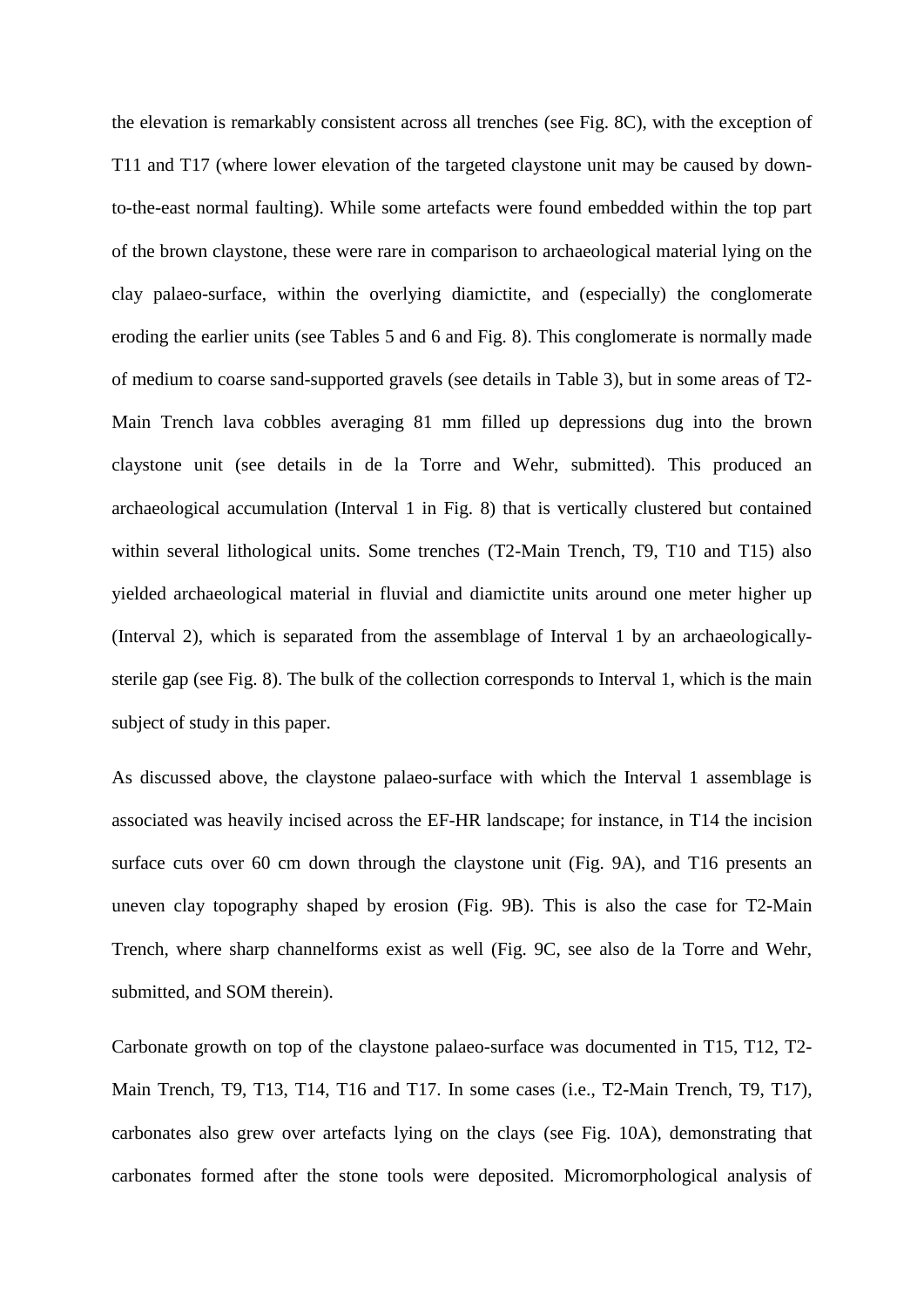carbonates embedding artefacts at T9 (Fig. 10B–E) and T2-Main Trench (Fig. 10F–G) associated with the diamictite above the claystone indicates the formation of massive micritic and microsparitic calcite enclosing poorly sorted sands, small stone, bone and clay clasts. These carbonates contain abundant iron-manganese impregnations and dendritic infillings of fissures within clay clasts, and relict burrows and root channels (e.g., Fig. 10E).

### *Distribution of archaeological remains across the EF-HR wider palaeo-landscape*

As shown in Figure 11, the distribution of materials is sharply uneven across the trenches. Thus, trenches on the periphery of the area yielded very low or nil frequencies, while density of stone tools and fossils increases substantially towards the main EF-HR outcrop. This bellshaped pattern is consistent in absolute frequencies of both fossils and stone tools (Fig. 11A, B), area and volume densities (Fig. 11C, D), total weight of lithic raw materials (Fig. 11E, F), and in the distribution of the most conspicuous category, i.e., Large Cutting Tools (LCTs) (Fig. 11G, H).

Trenches in the main EF-HR area comprise (from west to east) T15, T12, T2-Main Trench, T9 and T13 (Fig. 1). While T2 sought to extend Mary Leakey's trench northwards, positioning of our other trenches aimed at providing full coverage of the main outcrop, and thus to investigate the lateral extent of the archaeological accumulation. Figure 11 shows the density peak of Interval 1 materials to be at T12 and T2-Main Trench, followed by T9, while T13 and T15 have sparser distribution.

When the consistently higher density of materials in T12 and T2 is considered in the light of the east-west distance between the two trenches and the location of T12 further north into the outcrop (see Fig. 12B), patterning suggests that the main archaeological accumulation may well extend over  $220 \text{ m}^2$ . This is a minimum estimate that does not take into account the area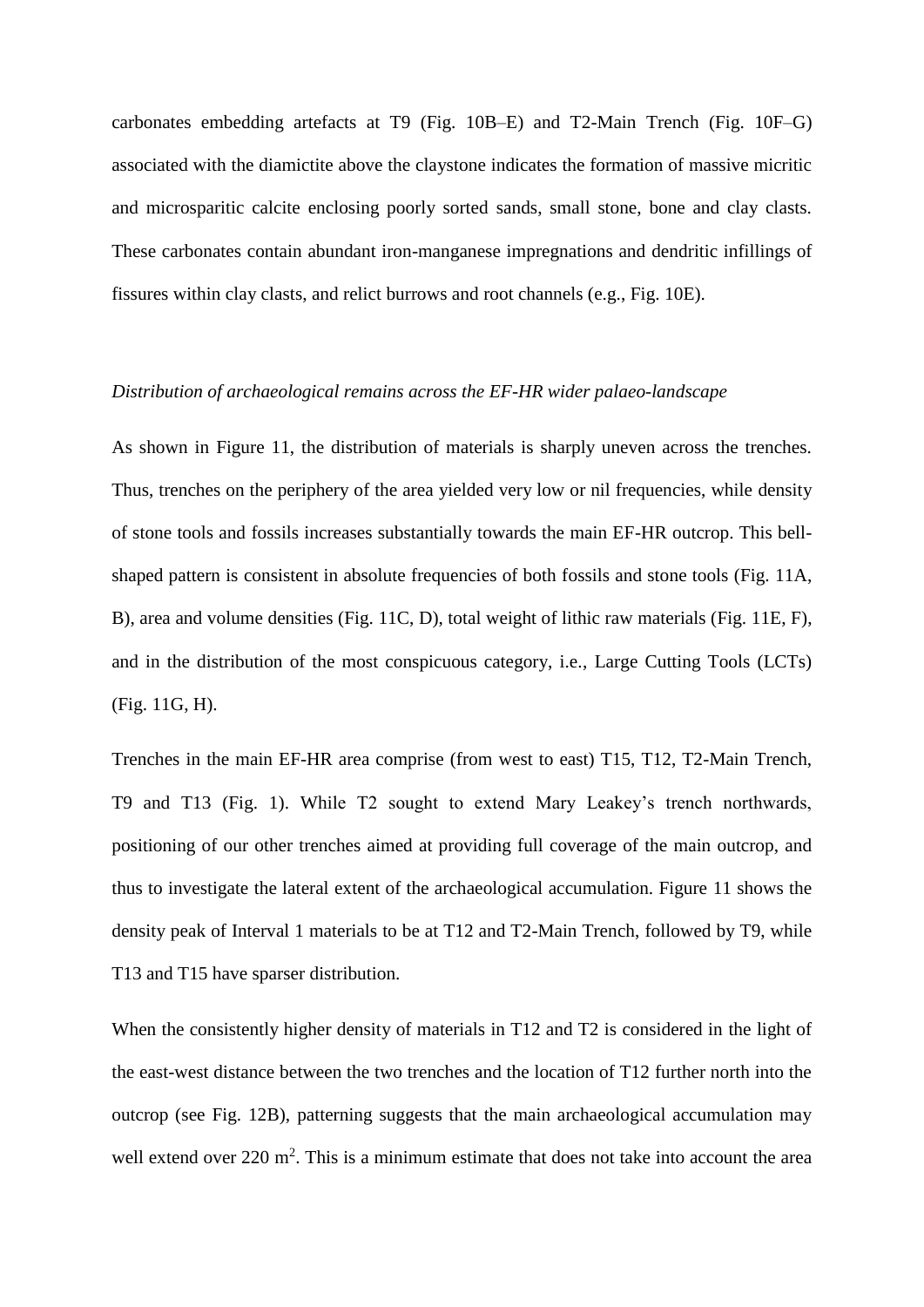previously excavated by Leakey to the south of T2-Main Trench, the area lost to erosion to the southwest of T2, or the space separating the eastern limit of T2 from T9 (where artefact density is still high), so the original site's size is likely to have been even larger (see Fig. 12B, D).

Figure 13 shows a compilation of the backwalls and sidewalls of T2-Main Trench and satellite trenches across the EF-HR area between DK EE and MK. The overall picture is one of an incised valley subsequently compacted and slightly tilted to the east by about 8°. The most likely cause of this tilting is the continued subsidence of the Olduvai Basin to the east along 3rd and 2nd Faults in concert with 1st Fault (Stollhofen and Stanistreet, 2012), and their association with the continuing subsidence of the Eastern Branch of the African Rift System. Trenches T10 and T11 mark the opposite sides of the valley, whereas T14 and T16 demarcate an eroded claystone highpoint within the valley (see also Fig. 8C). T16 was only covered by sandy diamictites at a slightly later stage of valley-fill.

Additional pieces of information concerning the lithofacies architecture are revealed in Figure 13, and expanded in Stanistreet et al. (submitted). During the early fluvial phase of valley-fill, in the conglomerate-sandstone couplets that are traced eastwards to Trench T9 and beyond, diamictites are preserved prior to successive downcutting phases (Fig. 4), to complete a cycle comprising: gravel–sandstone–sandy diamictite. The implication is that late in the lake-parasequence cycle, mudflows ran through the fluvial channel systems as conduits for flow and filling them prior to the next fluvial downcut. In T10, T11, T13, T14 and T16, the transgressions depositing the late-phase lake clays are well marked. Good recoveries of in situ artefacts are found in T2-Main Trench and T12 on the incision surface, where mudflow diamictites are the first depositional event covering the assemblage. Subsequent fluvial downcutting incises through this preserving diamictite to disrupt, disperse or eliminate locally the original artefactual and bone assemblage in that area, followed by deposition of the next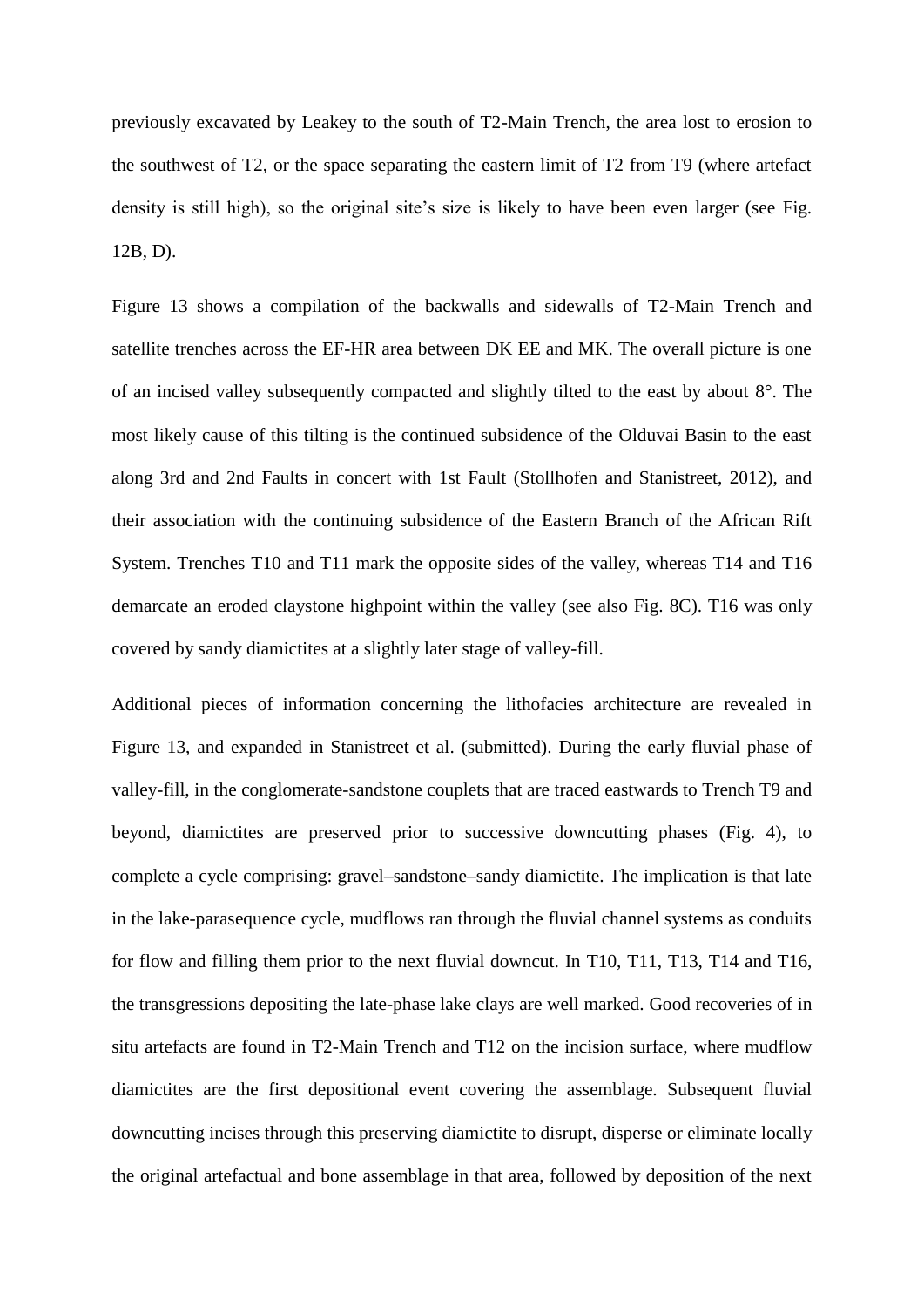fluvial channel complex. The fluvial gravels are best developed and concentrated in the middle of the incised valley, as would be predicted if the same river system that cut the valley also started to accrete river sediment as the lake surface base-level rose to accommodate sequence accretion.

Hominin activity and assemblage accumulation was concentrated in the middle and deepest part of the incised valley (Figs. 8C and 13) adjacent to the river system that eroded it, sourced in the Ngorongoro Volcanic Highlands. The first depositional events in the valley-fill were mudflows, also sourced in the Highlands, which also covered and preserved in situ portions of the archaeological assemblage because of the low basal shear stresses exerted by such a viscous flow. Only where the diamictite was eliminated by subsequent fluvial action was the assemblage material disrupted and reworked into the younger fluvial channel systems. This is because of the enhanced basal shear stress and thus heightened erosive capacity generated in such fluidal water flows. It is for these reasons that mudflow-covered parts of T2-Main Trench and T12 proved to be optimal circumstances for stone artefact recovery.

# *The stone tool assemblage*

The twelve EF-HR trenches produced 2317 lithic artefacts (Table 7), with a total weight of 223 kg (Table 8). Most of the assemblage (1826 artefacts weighing 199.8 kg) derives from T2-Main Trench, which is partially due to its larger trench size but also to higher density patterns in the main outcrop (see section above). The sharp contrast in artefact frequencies between T2-Main Trench and the rest of trenches precludes statistical comparisons, although general patterns are described below.

By weight, lava artefacts predominate both in Interval 1 (172 kg, 79.6%) and Interval 2 (3.1 kg, 53.5%) over metamorphic stone tools (Interval  $1=44.1$  kg; Interval  $2=2.7$  kg), although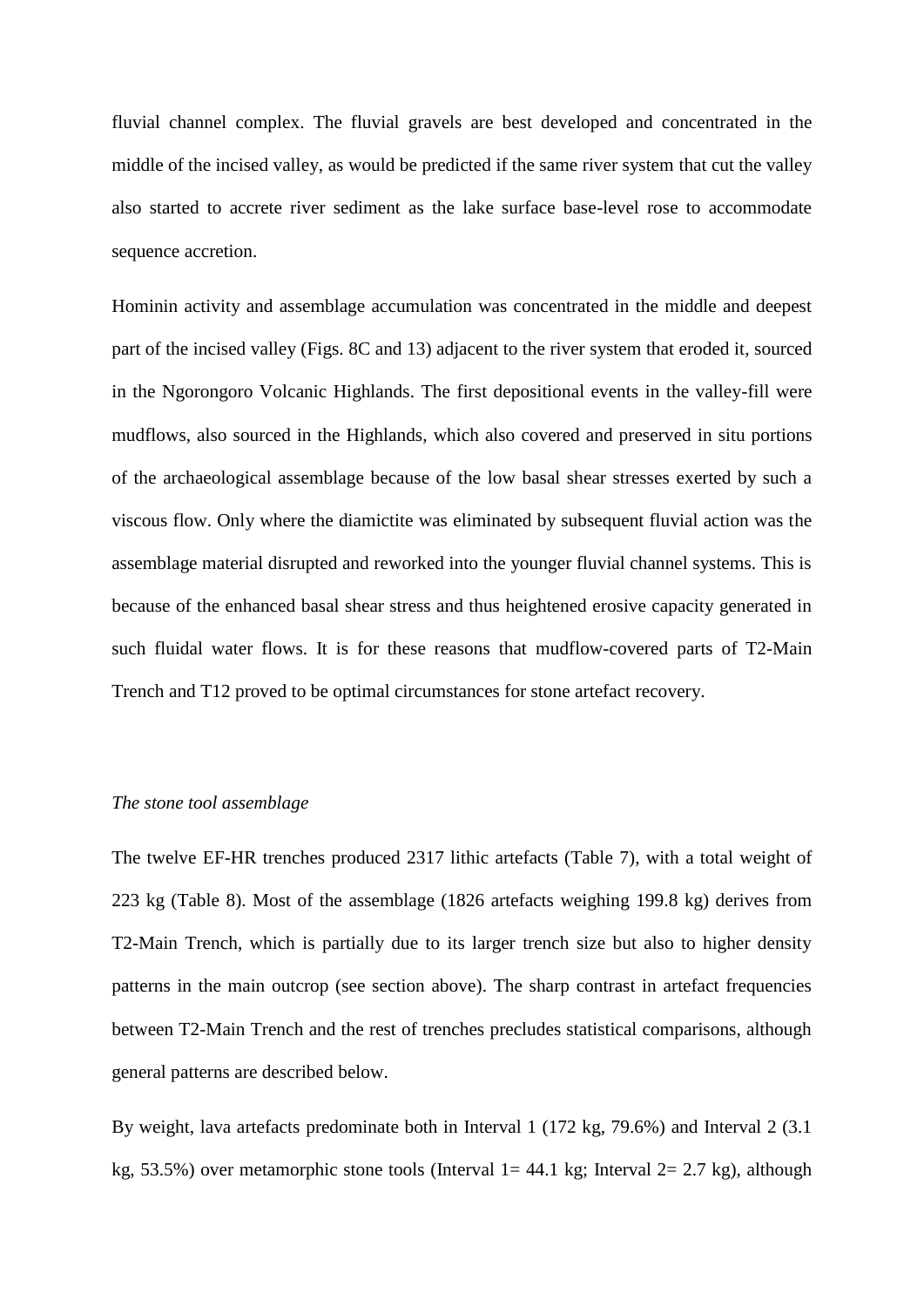Interval 2 shows an increase in quartzite (46.5%) with respect to Interval 1 (20.3%) (Fig. 14A). Some variation is also observed in raw material distribution across trenches with higher artefact weights within Interval 1 (i.e. T12, T2 and T9), with the proportion of lava by weight increasing eastward (66.2%, 80.4% and 89.5% respectively; see Fig. 14B).

Detached pieces dominate across the trenches (Table 7), and in both Interval 1 (82.8%) and Interval 2 (92.1%). As shown in Figure 14C, detached pieces are relatively more abundant in T12 (93.1%) than in T2 (81.3%), which might be related to post-depositional processes (see de la Torre and Wehr, submitted). Figure 14D reinforces a proportional overabundance of the smallest lithic fraction (shatter <20 mm) in T12 (18.5%) when compared to T2-Main Trench (8.9%). Conversely, Figure 14D shows that shaped artefacts (i.e., LCTs and smaller retouched tools) are almost twice as abundant in T2-Main Trench (4.8% and 2.4% respectively) as in T12 (2.5% and 1.3%), a pattern for which post-depositional explanations are more difficult to invoke.

# *Fossil remains*

Mary Leakey's (1971:126) account of the EF-HR fauna was limited, only noting that fossil bones were "scarce and generally in a fragmentary condition". The only exception was a complete cranium of *Giraffa jumae*, which she hypothesized was probably brought to the site by human agency. The bone assemblage unearthed by OGAP is poorly preserved and extremely fragmentary, but fossils were not scarce, with 23,805 specimens recovered across the trenches. The vast majority of the fossils (*n*=23,205) were too small and/ or in too poor a condition (Fig. 15A) to be assigned unique identifications, many of them best described as bone pebbles with the same size and shape as some lithic clasts from the sediment.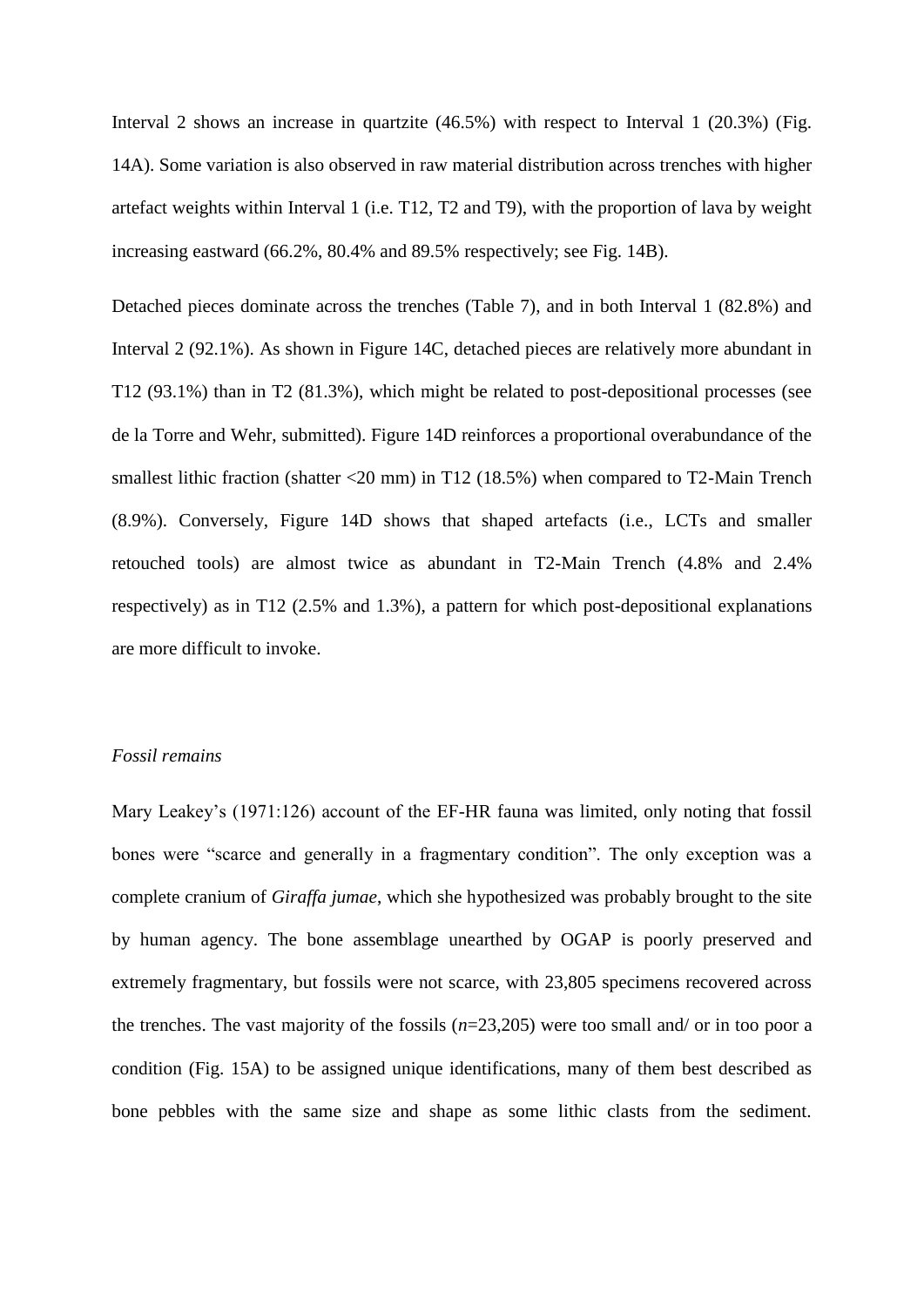Frequencies of plotted bone specimens are shown in Table 5, of which 600 bone and tooth fragments from Interval 1 are summarized in Table 9.

The majority of bones show weathering of stage 2 or greater (Table 10) and many were fragile enough to fall apart during excavation, requiring consolidation on site. Nearly 86% of bone surfaces are exfoliated enough to obscure bone surfaces, while nearly 50% exhibit major rounding (Table 10). Only 7% were well-preserved enough to allow for the identification of bone surface modifications. Figure 15B shows the poor condition of a sample of limb bones from unit L2 at T2-Main Trench. The poor condition of the fossils contrasts with the well-preserved lithic collection and may be the result of sediment chemistry that did not favour bone preservation, as observed elsewhere (e.g., Stiner et al., 2001).

There is evidence of both hominin and carnivore consumption of carcasses at EF-HR, but only the most conspicuous damage was visible due to the poor condition of the cortical surfaces in the assemblage. Despite the poor condition of fossils, the high incidence of green breaks (81.4%) suggests nutrient extraction by hominins or carnivores during the resource life of the carcasses. Figure 15C shows apparent impact marks on a proximal femur of a giraffid likely resulting from hammerstone breakage for marrow extraction, while Figure 15D shows possible cut marks on a size 3 limb bone shaft fragment. The Y-pattern of one of the marks is a feature that has been linked to cut marks made by bifacially flaked tools (de Juana et al., 2010). Hominins at the site may have also been using bone and teeth as tools as suggested by the presence of a hippo incisor that appears to have been shaped either through use or intentional modification (Fig. 15E). However, the poor condition of the surface does not allow for the observation of polish even under high magnification so this interpretation cannot be confirmed. There is also evidence of carnivore activity in the form of notches and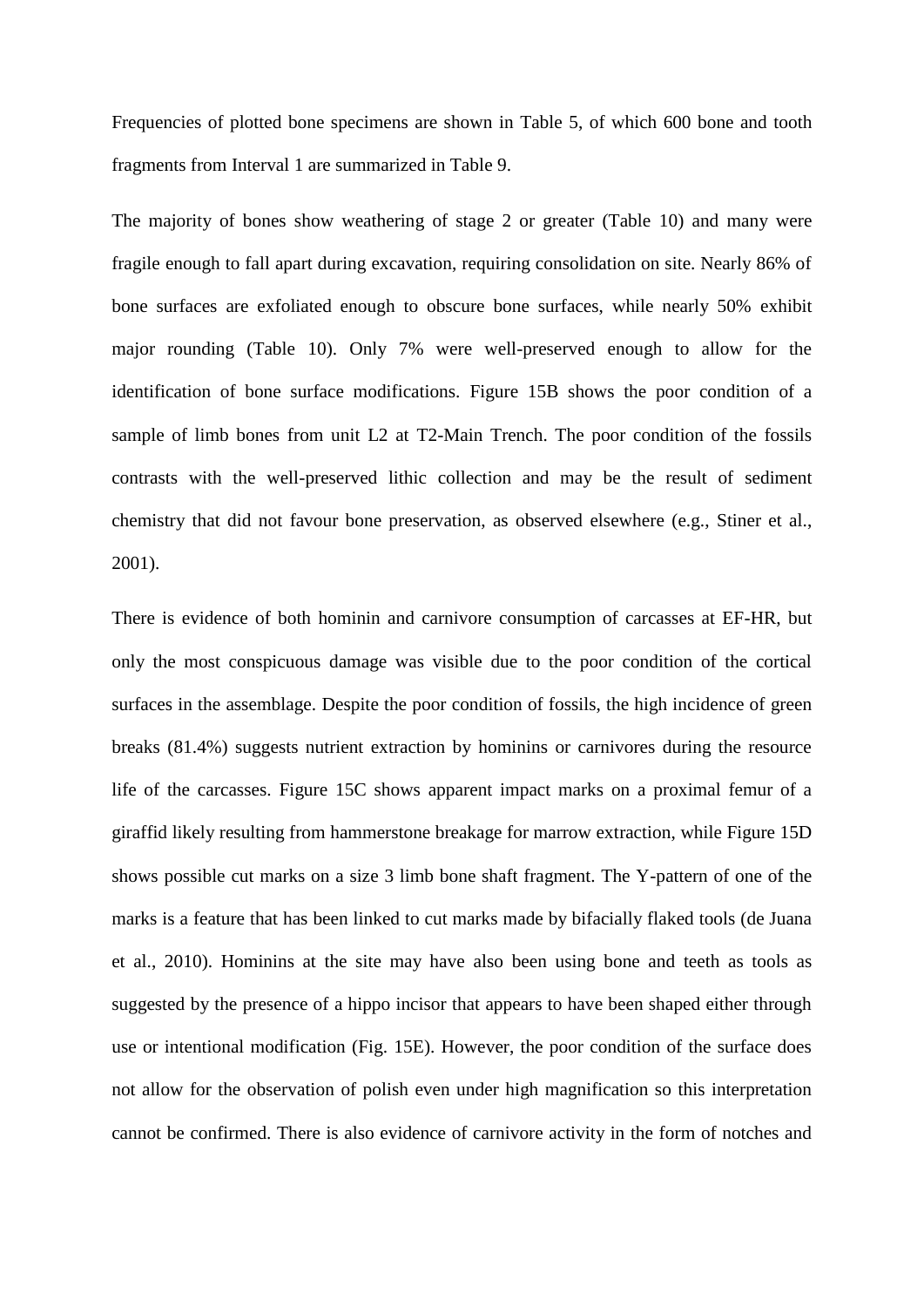tooth marks on bone surfaces, but these traces are not abundant likely due to the poor preservation of the assemblage.

The EF-HR fossil assemblage is taxonomically rich despite the small sample size of identifiable bone (Table 11). There is a minimum of 17 individuals in the assemblage, of which five (29.5%) are bovids. Four of the five bovid individuals are grazers, suggesting the presence of grassland habitats near the site. Equids are represented by two grazing taxa, *Equus* cf. *oldowayensis* and *Eurygnathohippus* cf. *cornelianus,* and giraffids are represented by two genera, *Giraffa* and *Sivatherium*. The only identified primate is represented by a poorly preserved molar tooth that has similarities with a lower M2 of genus *Homo*, but given its thin enamel, gracile roots, and strongly grooved palatal root it may also be a large monkey, such as *Theropithecus* sp. or Colobinae. The presence of both *Hippopotamus* sp. and *Crocodylus* sp. along with Phalacrocoracidae (cormorant) (Prassack et al., submitted), suggests a relatively stable water source near the site.

# **Discussion**

One of the main outcomes of our fieldwork is a reconsideration of the stratigraphic position of EF-HR within the general sequence of Bed II. The recognition of an incised palaeolandsurface cut into the claystones at EF-HR, upon which the EF-HR assemblages lie, and which is traceable across the broad area from DK-EE to MK-W, requires a reinterpretation of Leakey's (1971) and Hay's (1976) stratigraphic placement of the EF-HR site. At DK-EE, this incision does not penetrate as deeply, and leaves exposed a thin, highly weathered tuff above the claystone and below the incision and infilling diamictite. This exposed interval is provisionally correlated to Hay's (1976) Tuff IIC interval. Hay's (1976) stratigraphic section for Locality 12A (equivalent to DK EE) indicates two tuffs (Brown Tuffaceous Siltstone and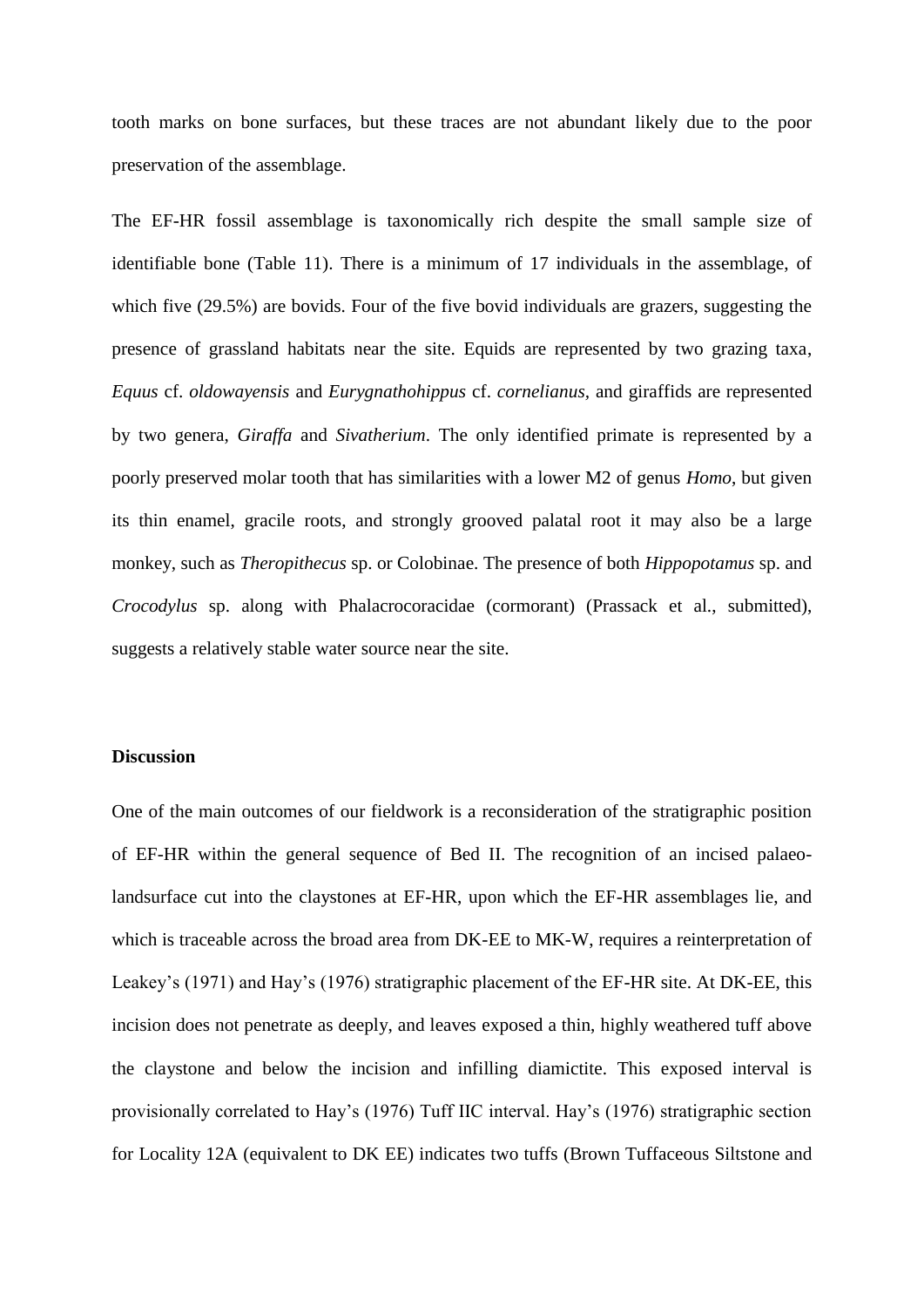Tuff IIC), each topped by thin conglomerates, in the Lemuta to Tuff IID interval, with the archaeological level indicated above the lower of the two. In contrast, our detailed stratigraphic mapping between DK EE and EH-HR indicates that the EF-HR archaeological level sits between Tuffs IIC and IID, within the lowermost part of Upper Bed II (based on Leakey's 1971 divisions) rather than in Middle Bed II. The reason for the previous misinterpretation is that these erosional surfaces often cut across lithologic boundaries, creating land surfaces for hominins to exploit but which can be difficult to recognize and correlate across the landscape.

Another aspect of discussion is the nature of human occupation across the EF-HR stratigraphic interval. Despite the relatively large area (around  $150 \text{ m}^2$ ) sampled during our excavations, most of the trenches in the wider EF-HR landscape yielded very low densities of material, and the vast majority of fossils and stone tools were concentrated around the T2- Main Trench locus. The main lithological marker (i.e., the brown claystone unit) could be traced across all 12 trenches, and therefore the sharp break in artefact density is not a product of lateral stratigraphic discontinuity. In fact, even though many cubic meters of sediment were removed from various lithological units in order to expose the brown claystone unit across several trenches, such upper deposits were always very poor archaeologically (with the exception of T15), and artefacts, however scarce, were consistently derived from the same stratigraphic position on or near the top of the brown claystone (i.e., Interval 1). Furthermore, it is worth noting that, despite the low frequencies in the satellite excavations, all trenches but one (T16) produced materials in Interval 1 (Table 5). This could indicate the existence of a palaeo-landscape over the clays that was used by early Acheulean hominins across the entire sampling area. However, pervasiveness of human presence does not alone explain the large archaeological concentration unearthed around the T2 outcrop, and the stark contrast in density when compared to outer trenches. As discussed above (see also Fig. 12B, D), the area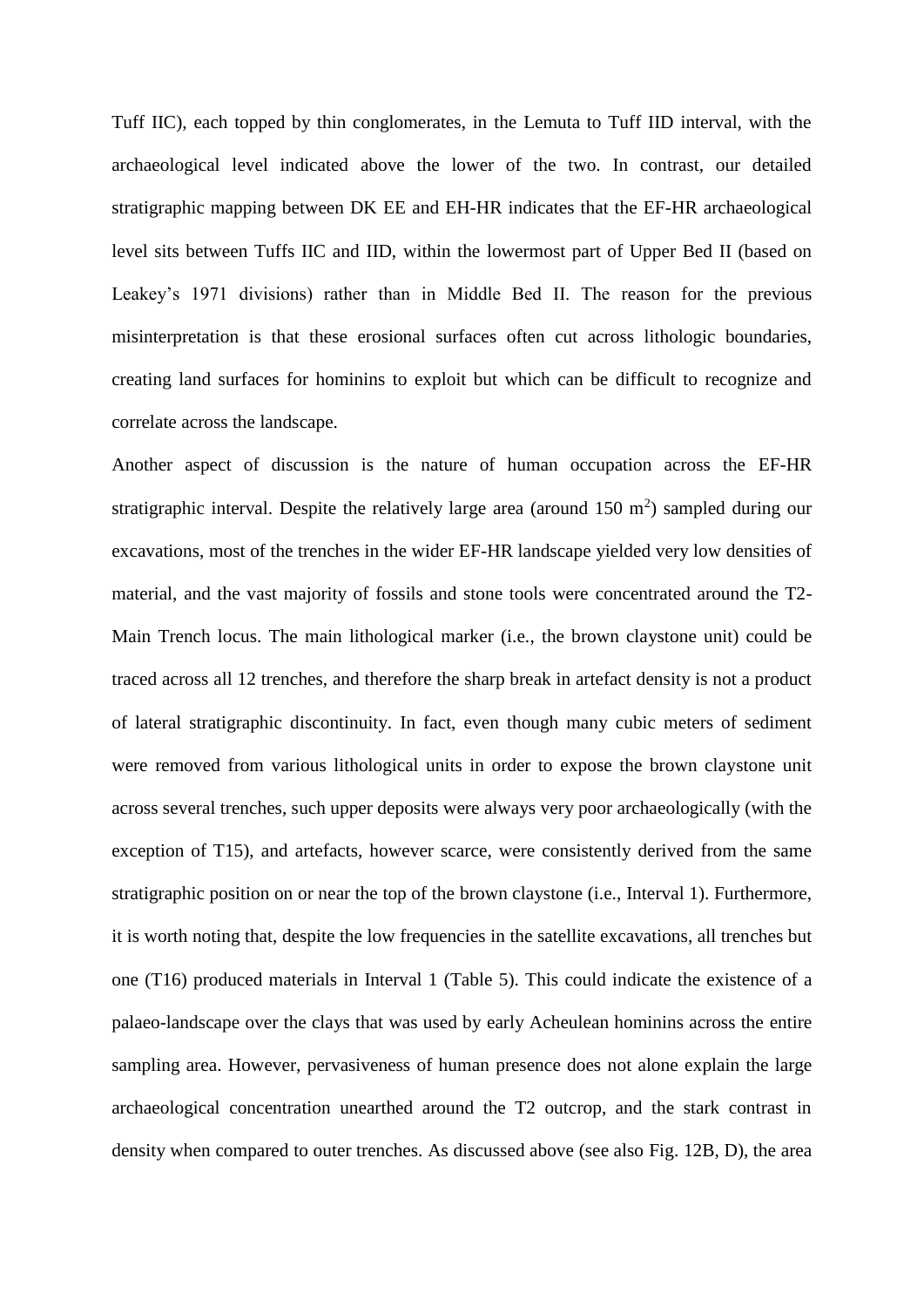surrounding T2-Main Trench and T12 is potentially massive in terms of archaeological material, and therefore behavioural and/or natural causes should be sought to explain this dramatically higher density around the main EF-HR site.

Given that T2-Main Trench and adjacent trenches were in the middle part of a river valley, one hypothesis to explain the concentration around the main site is that this area acted as a depocenter that captured materials from topographically higher areas nearby. Although this hypothesis cannot be ruled out completely, no statistical correlation exists between clay elevation and artefact density (SOM S6B), and Figures 8A and C show that the top of the brown claystone unit is not particularly depressed in T2-T12, and lowest elevation values at T11 and T17 (probably tectonically-controlled) do not correlate with higher artefact densities. A similar hypothesis is that artefact density could correlate with clay roughness, under the assumption that unevenness of the claystone (caused by fluvial erosion) was associated with artefact accumulation. This explanation is not satisfactory either, since some of the most uneven clay depressions (e.g., T14) yielded very low artefact frequencies, and spatial tests (i.e., roughness index and Terrain Ruggedness Index) rule out a statistical correlation between artefact density and claystone surface unevenness (SOM S6C) (see also de la Torre and Wehr, submitted).

Since the microbotanical analyses did not yield pollen (Alice Milner, pers. comm.), the few phytoliths identified remain as the main evidence for the vegetation present at EF-HR. Despite the strong dissolution observed, the few phytoliths identified point to the presence of C<sup>3</sup> grasses, which together with bulliforms, indicate a humid environment and soil moisture. These grasses would be associated with trees/bushy vegetation. This is consistent with the faunal taxonomic list (Table 11), and both indicate that T2-Main Trench was probably a relatively open habitat, with affordances that may have included a stable water source (thus supporting our sedimentary facies reconstruction) and possibly tree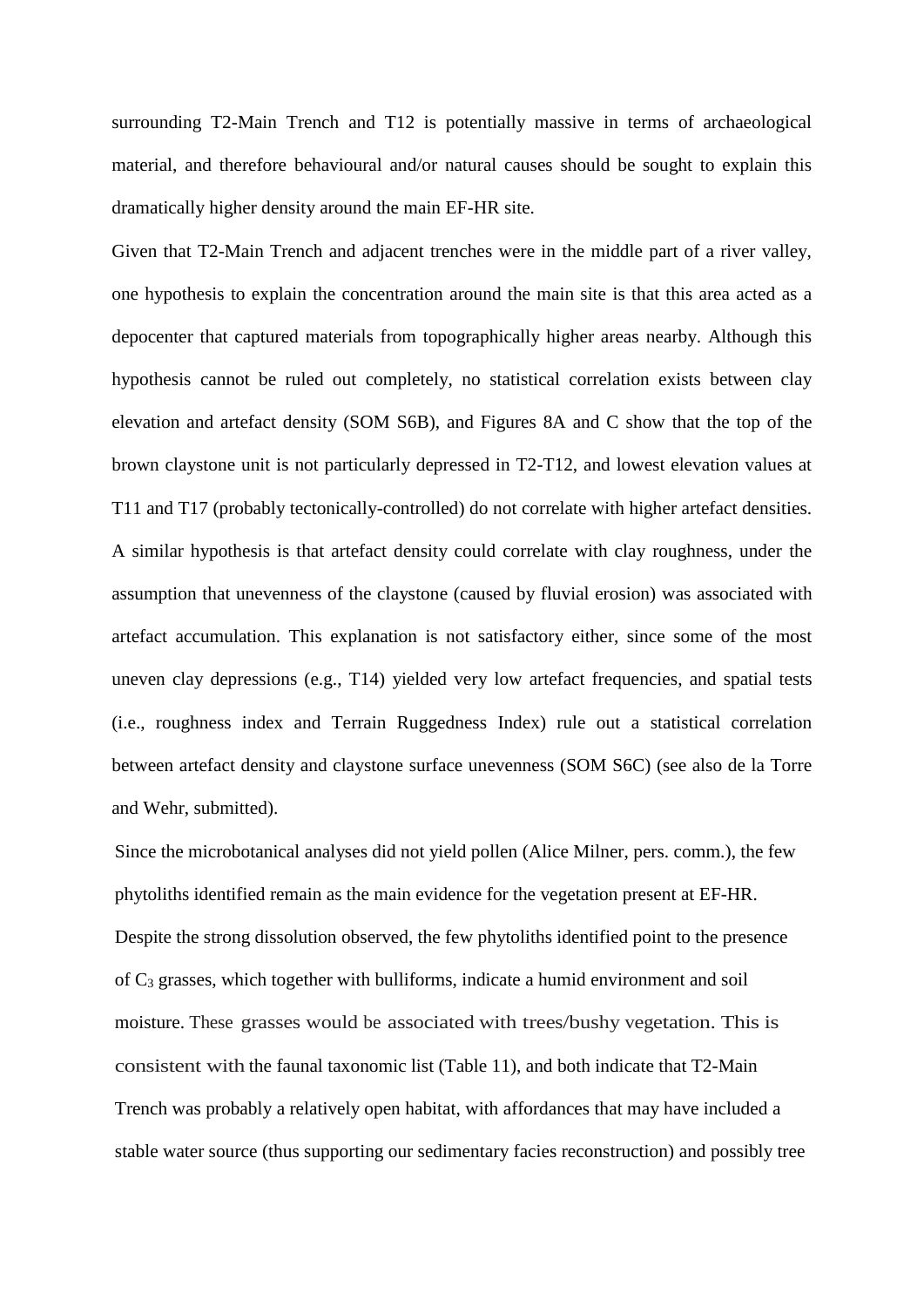cover adjacent to the water source.

In addition to these proxies, facies characteristics of archaeological units clearly indicate the presence of tractive agents, be it viscous flows to deposit diamictites or fluvial flows to develop conglomeratic layers. The key point here is ascertaining to what extent such agents were responsible for the archaeological accumulation around the main EF-HR site. In the case of fossils, the extreme rounding of most of the material suggests significant fluvial action, and a great majority of bones are basically clasts like other detrital sediment particles from the conglomeratic units. Unfortunately, there are not sufficient data to determine if the entire assemblage has been reworked, due to the small sample of identifiable bone. Highly transportable skeletal parts, such as vertebrae and carpals/tarsals, are less abundant in the assemblage compared to specimens that are less likely to be transported, such as teeth and mandibles, but this pattern could be the result of differential preservation of lower density elements (Voorhies, 1969; Lyman, 1994; Stiner, 2002).

The case of lithic artefacts is different. EF-HR stone tools are generally in fresh condition and all size ranges are represented (de la Torre and Wehr, submitted), and techno-typological features are consistent and indicate a homogeneous assemblage (de la Torre and Mora, submitted). The presence of carbonate growing in artefacts from T2-Main Trench, T9 and T17 (see Fig. 10), the association of such carbonates with the top of the claystone and the diamictite unit, and the better conservation of artefacts in areas with carbonate concentrations in T12 and T2-Main Trench, may all be related to the formation of the site. Carbonates are of two different generations. The carbonates within the waxy claystones are pedogenic in origin (cf. Bennett et al., 2012; Rushworth, 2012) and formed a long time prior to the incision, because they are cut by the erosion surface that cuts down from a higher stratigraphic level. Carbonate encrusting artefacts from T2-Main Trench, T9, and T17 (see Fig. 10) are of a much younger generation, precipitating after gravel and diamictite deposition. The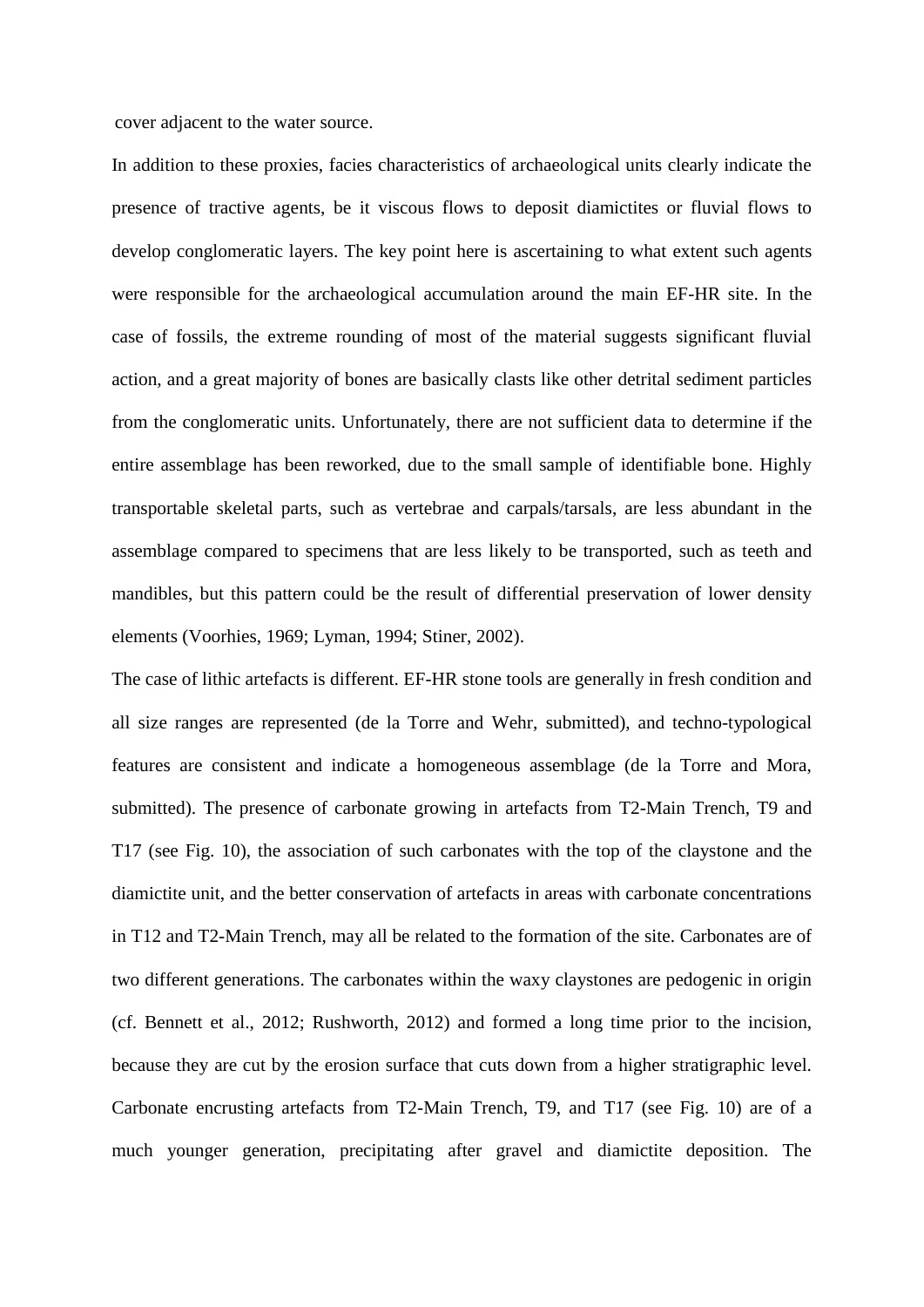association of such carbonates above the top of the claystone indicates that the latter was acting as an aquiclude for the precipitating fluids. This explains the poor phytolith preservation – which, as opaline silica, are prone to dissolution under highly alkaline conditions (Piperno, 1988; Karkanas, 2010) –but also the better conservation of artefacts in carbonate-encrusted assemblages at Trenches T12 and T2-Main Trench.

The archaeological assemblage may have originally been deposited over the exposed (i.e., weathered) surface of the lacustrine floodplain (i.e., the brown claystone). Artefacts (and probably some of the fossils) were gently buried by slower moving viscous deposits (as evidenced by diamictites) in pond-like conditions (as suggested by carbonate morphology). These deposits were then truncated and partially reworked by fluvial agents, which eroded the claystone unit further and deposited a conglomerate, but it seems evident that fluvial activity must necessarily account, at least partially, for the higher density of artefacts in the cluster around the EF-HR main outcrop (see discussion in de la Torre and Wehr, submitted). The lithic and bone assemblage is concentrated on the incision surface, cutting deeply into

the underlying stratigraphic sequence as deep as Middle Bed II claystones. The depth of the downcutting implies a major fall in base-level, hence the remaining lake was remote from the site at this time. Instead, the palaeo-landscape comprised a broad valley incised by a river flowing at its centre at the position near Trenches T12 and T2-Main Trench.

The subsequent start of the rise of Palaeo-lake Olduvai engendered the accretion of the incision-fill sequence, initially fluvial gravels, sands and mudflow deposits, and followed by cycles extending from mudflows to lake clays as the lake episodically flooded the site. An initial mudflow potentially rearranged, and covered and preserved the lithic and bone assemblage within the centre of the valley. Subsequent fluvial erosion cut through the resulting diamictite and parts of the assemblage were disrupted and reworked into the fluvial gravels as allochthonous bone clasts alongside volcanic and metamorphic detrital material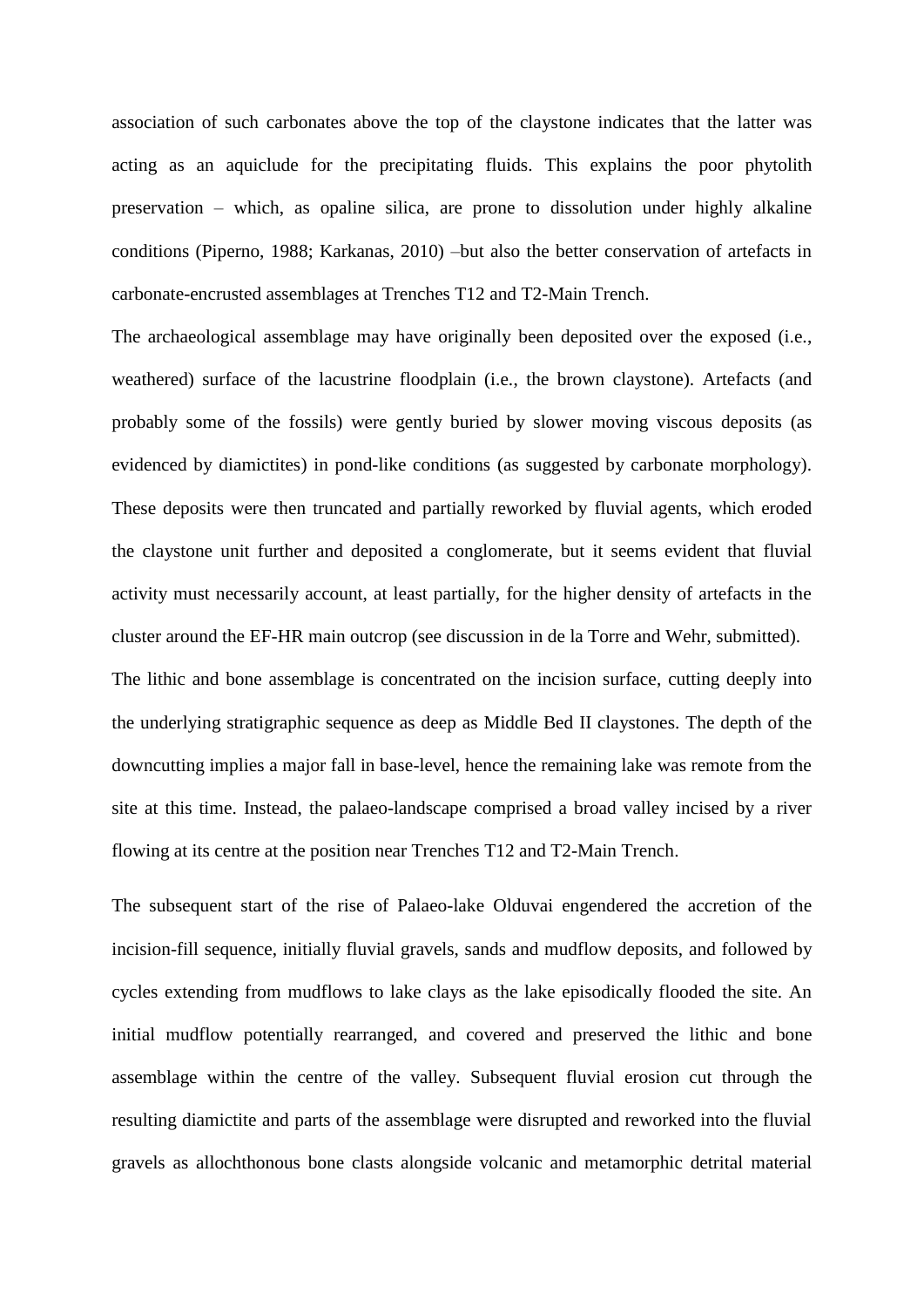(sands to cobble size). The extent of these post-depositional processes upon the T2-Main Trench archaeological assemblage is discussed elsewhere (de la Torre and Wehr, submitted).

#### **Conclusions**

EF-HR was originally interpreted as a living floor occupied by Olduvai's earliest Acheulean hominins on either side of a shallow water stream (Leakey, 1971: 124). By combining largescale excavations at the main site with an off-site approach, renewed fieldwork by OGAP has enabled us to expand the original interpretation, and to understand better the wider palaeolandscape of early Acheulean hominins within their palaeogeographic and chronostratigraphic context. With regards to the latter, Mary Leakey (1971) originally positioned EF-HR close to the top of Tuff IIB, and subsequent work by Hay (1976), although placing this site higher on the sequence, still bracketed it between Tuff IIB and Tuff IIC. However, our results indicate that EF-HR is located above Tuff IIC, rather than below, but is older than Tuff IID, as revealed by the Tuff IID blocks contained on top of a higher incision surface. This placement of the EF-HR assemblage in lowermost Upper Bed II has relevant implications for the understanding of the early Acheulean at Olduvai Gorge and its affiliation to earlier technologies, as discussed elsewhere (de la Torre and Mora, submitted).

This paper has also shown that human presence was pervasive across the EF-HR palaeolandscape, for nearly all trenches yielded archaeological material within the targeted stratigraphic unit. On the other hand, such ubiquity is accompanied by a sharply uneven distribution of artefacts, which are tightly clustered around the EF-HR main site. High densities in T12 and T2-Main Trench suggest that the space between these trenches should also be heavily packed with archaeological materials, thus pointing to the presence of a massive concentration in this area. Human agency is largely responsible for the accumulation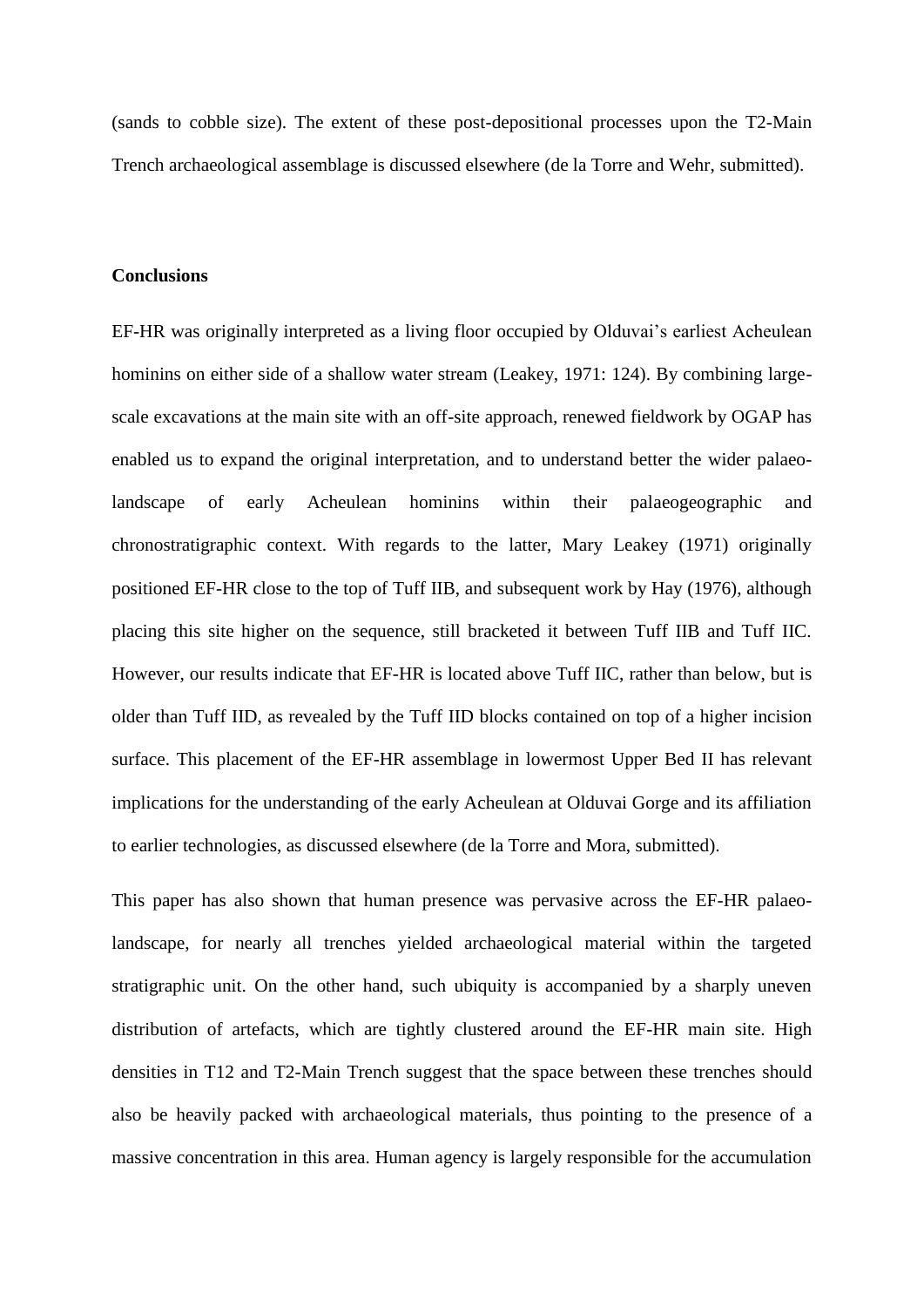which, at least in the case of stone tools, is mostly unabraded and hence was not subjected to heavy reworking processes (see also de la Torre and Wehr, submitted). Nevertheless, water flow contributed to the rearrangement of part of the stone tools, and to the input of a large fraction of the fossils, represented in the form of bone clasts.

Hominin activities concentrated on the river or stream at the centre of the incised valley near T2-Main Trench and T12, in a relatively open habitat that provided an immediate water resource for hominins and other animals. Potable water would have been available in ephemeral pools within the river channels, in contrast to more distant lake waters, which with their saline alkalinity would not have been fit to drink. Overall, the newly excavated faunal assemblage is large and taxonomically rich, but poorly preserved. The high incidence of green broken fragments and the presence of surface modifications suggest both hominins and carnivores fed upon carcasses at or near the site, but deficient preservation hinders further elaboration on the meaning of the EF-HR bone collection. In contrast, the lithic assemblage is very well preserved and contains most of the elements of the Acheulean chaîne opératoire (de la Torre and Mora, submitted). The stone tool assemblage includes a considerably high quantity of LCTs, becoming one of the largest collections for the early Acheulean in East Africa. Given the low frequencies of handaxes in most earliest Acheulean sites (see review by de la Torre, 2016), their abundance at EF-HR makes this site an exceptionally good case study to explore technological strategies of early Acheulean hominins, and to understand better the origins of the African Acheulean.

### **Acknowledgements**

We are grateful for their contributions to A. Milner (pollen analysis), J. Crowther (sediment bulk analysis), K. Wehr (spatial analysis) and G. Peters (excavation supervision), and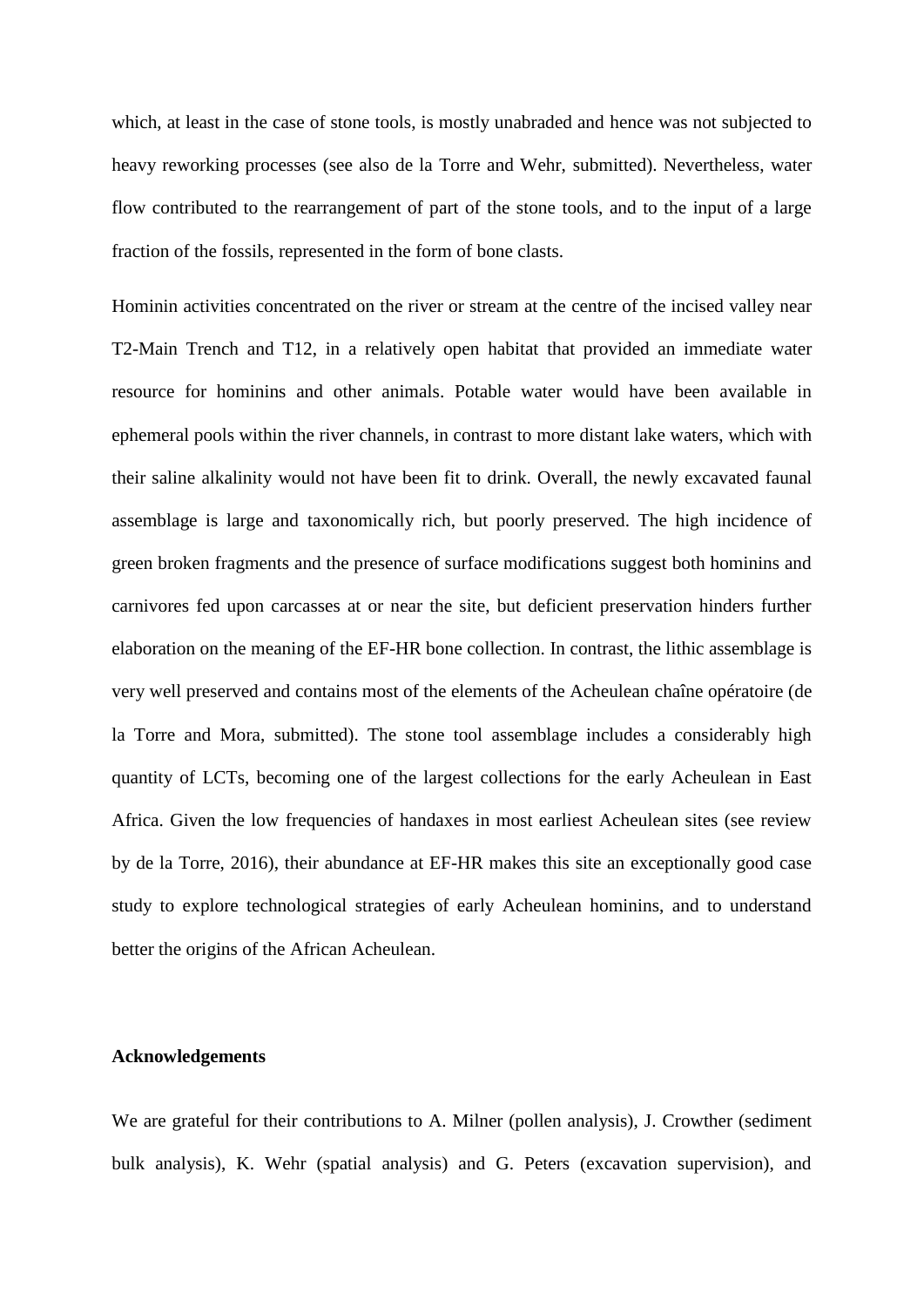members of the OGAP research and field team. We thank Sarah Elton for her invaluable editorial assistance. Fieldwork at EF-HR by OGAP (Olduvai Geochronology Archaeology Project) was authorized by the Commission for Science and Technology (COSTECH) and the Department of Antiquities, Tanzania. Financial support for fieldwork was gratefully received from PAST (Palaeontological Scientific Trust, South Africa) for IGS, from the German Science Foundation (DFG grant STO 275/9-1) to HS, and from the Spanish Ministry of Economy and Competitiveness to RMA (HAR2013-42054-P) and to ARC (BES-2014- 067985). Funding by the NSF (BCS-0852292 to LM), British Academy (IP090186 to IdlT), and the European Research Council-Starting Grants (283366 to IdlT) is gratefully acknowledged.

#### **References**

Albert, R.M., Bamford, M.K., Cabanes, D., 2009. Palaeoecological significance of palms at Olduvai Gorge, Tanzania, based on phytolith remains. Quatern. Int. 193, 41–48.

Albert, R.M., Ruíz, J.A., Sans, A., 2016. PhytCore ODB: a new tool to improve efficiency in the management and exchange of information on phytoliths. J. Archaeol. Sci. 68, 98-105.

Alexandre, A., Meunier, F.C., Koud, J.M., 1997. Phytoliths: indicators of grassland dynamics during the Late Holocene in intertropical Africa. Palaeogeogr. Palaeoclimatol. Palaeoecol. 136, 213–239.

Bamford, M.K., Albert, R.M., Cabanes, D., 2006. Plio–Pleistocene macroplant fossil remains and phytoliths from Lowermost Bed II in the eastern palaeolake margin of Olduvai Gorge, Tanzania. Quatern. Int. 148, 95-112.

Barboni, D., Bremond, L., 2009. Phytoliths of East African grasses: an assessment of their environmental and taxonomic significance based on floristic data. Rev. Palaeobot. Palynol. 158, 29–41.

Barboni, D., Bremond, L., Bonnefille, R., 2007. Comparative study of modern phytolith assemblages from inter-tropical Africa. Palaeogeogr. Palaeoclimatol. Palaeoecol. 246, 454– 470.

Barboni, D., Ashley, G.M., Domínguez-Rodrigo, M., Bunn, H.T., Mabulla, A.Z.P., Baquedano, E., 2010. Phytoliths infer locally dense and heterogeneous paleovegetation at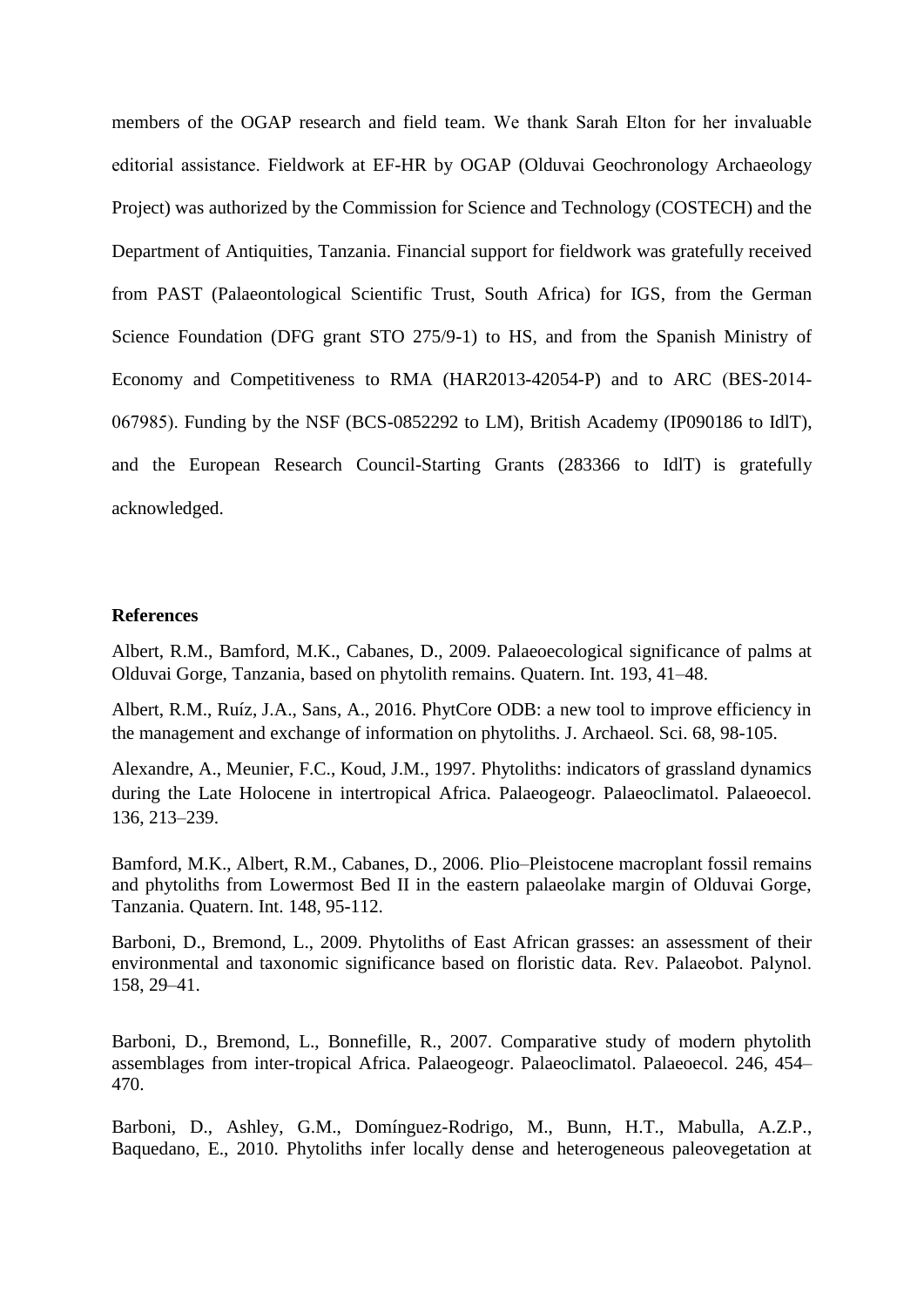FLK North and surrounding localities during upper Bed I time, Olduvai Gorge, Tanzania. Quatern. Res. 74, 344–354.

Behrensmeyer, A.K., 1978. Taphonomic and ecologic information from bone weathering. Paleobiology 4, 150 162.

Bennett, C., Marshall, J.D., Stanistreet, I.G., 2012. Carbonate horizons, paleosols, and lake flooding cycles: Beds I and II of Olduvai Gorge, Tanzania. J. Hum. Evol. 63, 328-341.

Blumenschine, R.J., Marean, C.W., Capaldo, S.D., 1996. Blind tests of interanalyst correspondence and accuracy in the identification of cut marks, percussion marks, and carnivore tooth marks on bone surfaces. J. Archaeol. Sci. 23, 493-507.

Blumenschine, R.J., Masao, F.T., Stanistreet, I.G., 2009. Changes in hominin transport of stone for Oldowan tools across the eastern Olduvai Basin during Lower Bed II times. In: Schick, K., Toth, N. (Eds.), The Cutting Edge. Stone Age Institute Press, Gospore, Indiana, USA, pp 1-15.

Blumenschine, R.J., Stanistreet, I.G., Njau, J.K., Bamford, M.K., Masao, F.T., Albert, R. M., Stollhofen, H., Andrews, P., Prassack, K.A., McHenry, L.J., Fernández-Jalvo, Y., Camilli, E. L., Ebert, J.I., 2012a. Environments and hominin activities across the FLK Peninsula during *Zinjanthropus* times (1.84 Ma), Olduvai Gorge, Tanzania. J. Hum. Evol. 63, 364-383.

Blumenschine, R.J., Masao, F.T., Stollhofen, H., Stanistreet, I.G., Bamford, M.K., Albert, R.M., Njau, J.K., Prassack, K.A., 2012b. Landscape distribution of Oldowan stone artifact assemblages across the fault compartments of the eastern Olduvai Lake Basin during early lowermost Bed II times. J. Hum. Evol. 63, 384-394.

Bouma, J., Fox, C.A., Miedema, R., 1990. Micromorphology of hydromorphic soils: applications for soil genesis and land evaluation. In: Douglas, L.A. (Ed.), Soil Micromorphology: A Basic and Applied Science, Volume Developments in Soil Science 19. Elsevier, Amsterdam, pp. 257-278.

Bullock, P., Murphy, C. P., 1979, Evolution of a paleo-argillic brown earth (Paleudalf) from Oxfordshire, England. Geoderma 22, 225-252.

Bullock, P., Fedoroff, N., Jongerius, A., Stoops, G., Tursina, T., 1985. Handbook for Soil Thin Section Description. Waine Research Publications, Wolverhampton.

Cabanes, D., Weiner, S., Shahack-Gross, R., 2011. Stability of phytoliths in the archaeological record: a dissolution study of modern and fossil phytoliths. J. Archaeol. Sci. 38, 2480-2490.

Churcher, C.S., 1978. Giraffidae. In: Maglio, V., Cooke, H.B.S. (Eds.), Evolution of African Mammals. Harvard University Press, Cambridge, MA, pp. 509-535.

Courty, M.A., 2001. Microfacies analysis assisting archaeological stratigraphy. In: Goldberg, P., Holliday, V.T., Ferring, C.R. (Eds.), Earth Sciences and Archaeology. Kluwer, New York, pp. 205-239.

Courty, M.A., Goldberg, P., Macphail, R.I., 1989. Soils and Micromorphology in Archaeology (1st Edition). Cambridge University Press, Cambridge.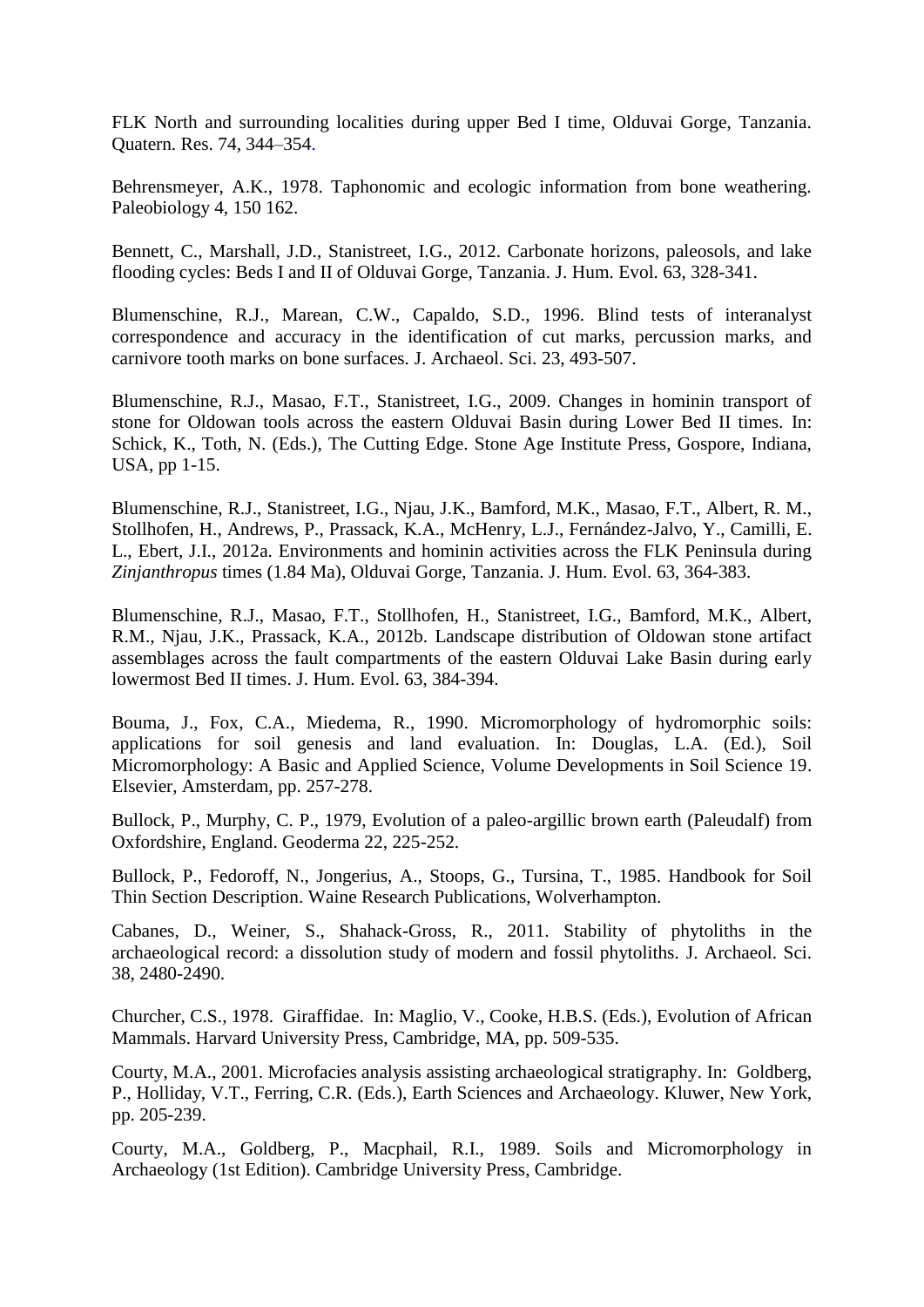de la Torre, I., 2011. The Early Stone Age lithic assemblages of Gadeb (Ethiopia) and the Developed Oldowan / early Acheulean in East Africa. J. Hum. Evol. 60, 768-812.

de la Torre, I., 2016. The origins of the Acheulean: past and present perspectives on a major transition in human evolution. Phil. Trans. R. Soc. B, 371, 20150245.

de la Torre, I., Arroyo, A., Proffitt, T., Martín-Ramos, C., Theodoropoulou, A., 2015. Archaeological fieldwork techniques in Stone Age sites. Some case studies. In: Roda, X., Mora, R. (Eds.), Métodos y técnicas para la recuperación del registro arqueológico: una mirada desde el presente. Treballs d'Arqueologia, 20, 21-40.

de la Torre, I., Mora, R., 2005. Technological strategies in the Lower Pleistocene at Olduvai Beds I & II. ERAUL 112, Liege.

de la Torre, I., Mora, R., (submitted). The EF-HR stone tool assemblage and its implications for the emergence of the Acheulean in East Africa. *J. Hum. Evol.*

de la Torre, I., Wehr, K. (submitted). Site formation processes of the early Acheulean assemblage at EF-HR (Olduvai Gorge, Tanzania). *J. Hum. Evol.*

de Juana, S., Galán, A.B., Domínguez-Rodrigo, M., 2010. Taphonomic identification of cut marks made with lithic handaxes: an experimental study. J. Archaeol. Sci. 37, 1841-1850.

Domínguez-Rodrigo, M., Pickering, T. R., Baquedano, E., Mabulla, A., Mark, D. F., Musiba, C., Bunn, H. T., Uribelarrea, D., Smith, V., Diez-Martin, F., Pérez-González, A., Sánchez, P., Santonja, M., Barboni, D., Gidna, A., Ashley, G., Yravedra, J., Heaton, J. L. & Arriaza, M. C. (2013). First Partial Skeleton of a 1.34-Million-Year-Old Paranthropus boisei from Bed II, Olduvai Gorge, Tanzania. PLOS ONE 8, e80347.

Goldberg, P., Macphail, R.I., 2006. Practical and Theoretical Geoarchaeology. Blackwell Publishing, Oxford.

Gowlett, J.A.J., 1979. Complexities of cultural evidence in the Lower and Middle Pleistocene. Nature 278, 14-17.

Harris, J.M., 1976. Pliocene Giraffoidea (Mammalia, Artiodactyla) from the Cape Province. Ann. S. Afr. Mus. 69, 325-353.

Harris, S.L., 2000. Archaeology and volcanism. In: Sigurdsson, H., Houghton, B., Rymer, H., Stix, J., McNutt, S. (Eds.), Encyclopedia of Volcanoes. Academic Press, San Diego, pp. 1301–1314.

Harris, J., Solounias, N., Geraads, D., 2010. Giraffoidea. In: Werdelin, L., Sanders, W.J. (Eds.), Cenozoic Mammals of Africa. University of California Press, Berkeley, pp. 805-819.

Hay, R.L., 1976. Geology of the Olduvai Gorge. University of California Press, Berkeley.

Isaac, G.L., Harris, J.W.K., Kroll, E.M., 1997. The stone artefact assemblages: A comparative study. In: Isaac, G.L. (Ed.), Koobi Fora Research Project. Volume 5: Plio-Pleistocene Archaeology. Oxford University Press, Oxford, pp. 262-362.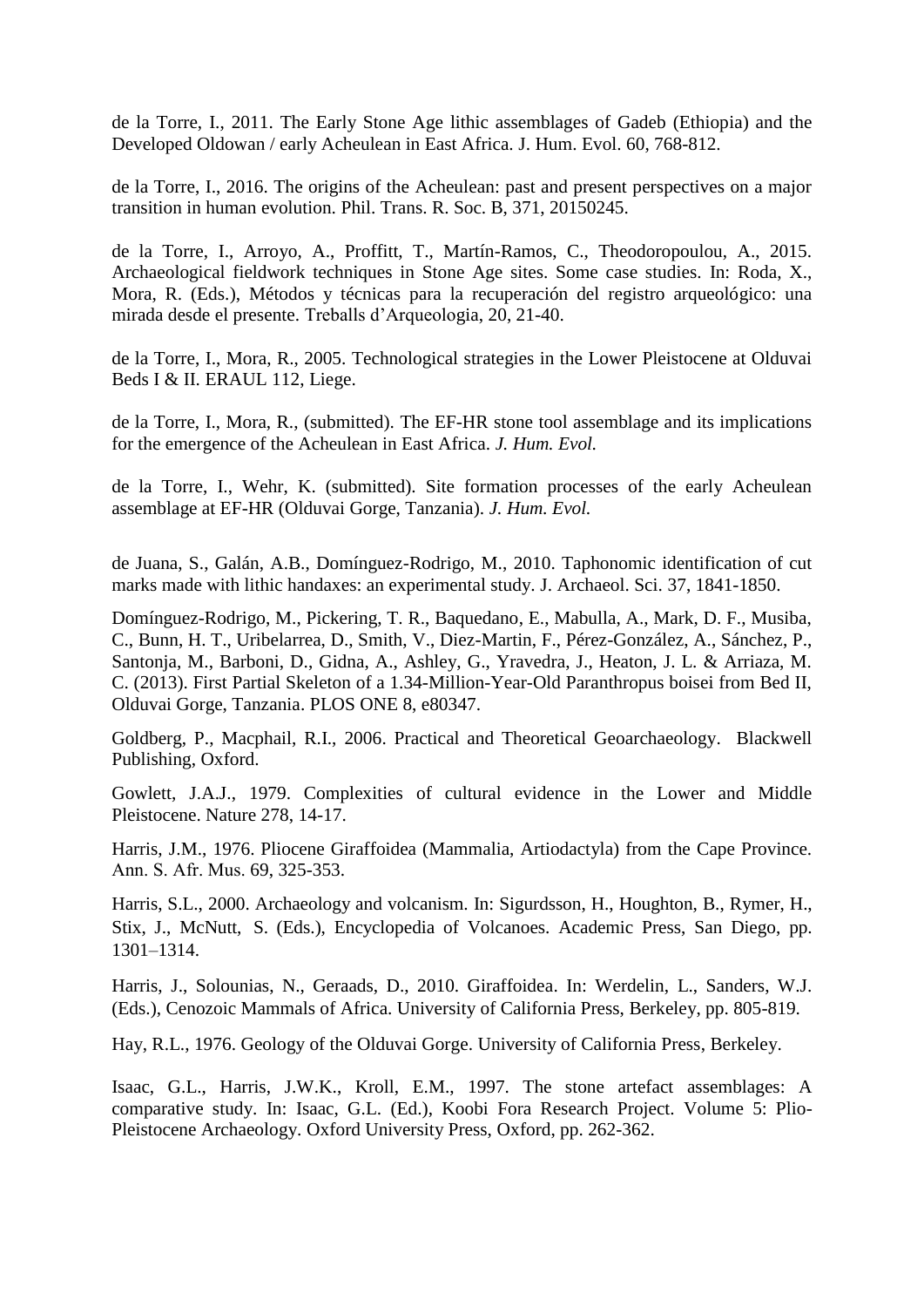Jorayev, G., Wehr, K., Benito-Calvo, A., Njau, J.K., de la Torre, I., 2016. Imaging and photogrammetry models of Olduvai Gorge (Tanzania) by Unmanned Aerial Vehicles: A high-resolution digital database for research and conservation of Early Stone Age sites. J. Archaeol. Sci. 75, 40-56.

Karkanas, P., 2010. Preservation of anthropogenic materials under different geochemical processes: a mineralogical approach. Quatern. Int. 214, 63–69.

Katz, O., Cabanes, D., Weiner, S., Maeira, A.M., Boaretto, E., Shahack-Gross, R., 2010. Rapid phytolith extraction for analysis of phytolith concentrations and assemblages during an excavation: an application at Tell es-Safi/Gath, Israel. J. Archaeol. Sci. 37 , 1557–1563.

Kimura, Y., 2002. Examining time trends in the Oldowan technology at Beds I and II, Olduvai Gorge. J. Hum. Evol. 43, 291-321.

Leakey, M.D., 1971. Olduvai Gorge. Vol 3. Excavations in Beds I and II, 1960-1963. Cambridge University Press, Cambridge.

Leakey, M.D., 1975. Cultural patterns in the Olduvai Sequence. In: Butzer, K.W., Isaac, G.L. (Eds.), After the Australopithecines. Stratigraphy, Ecology, and Cultural Change in the Middle Pleistocene. Mouton, Chicago, pp. 477-493.

Lindbo, D.L., Stolt, M.H., Vepraskas, M.J., 2010. Redoximorphic features. In: Stoops, G., Marcelino, V., Mees, F. (Eds.), Interpretation of Micromorphological Features of Soils and Regoliths. Elsevier, Amsterdam, pp. 129-147.

Lyman, R.L., 1994. Vertebrate Taphonomy, Cambridge University Press, Cambridge.

Manega, P., 1993. Geochronology, geochemistry and isotopic study of the Plio-Pleistocene hominid sites and the Ngorongoro Volcanic Highland in Northern Tanzania. Ph.D. Dissertation, University of Colorado.

McHenry, L.J., 2009. Element mobility during zeolitic and argillic alteration of volcanic ash in a closed-basin lacustrine environment: Case study Olduvai Gorge, Tanzania. Chem. Geol. 265, 540-552.

McHenry, L.J., Njau, J.K., de la Torre, I., Pante, M.C., 2016. Geochemical "fingerprints" for Olduvai Gorge Bed II tuffs and implications for the Oldowan–Acheulean transition. Quatern. Res. 85**,** 147-158

McHenry, L.J., de la Torre, I. (submitted). Hominin raw material procurement in the Oldowan-Acheulean transition at Olduvai Gorge. *J. Hum. Evol.*

Mercader, J., Bennet, T., Esselmont, C., Simpson, S., Walde, D., 2009. Phytoliths in woody plants from the Miombo woodlands of Mozambique. Ann. Bot. 104, 91–113.

Murphy, C.P., 1986. Thin Section Preparation of Soils and Sediments. A B Academic Publishers, Berkhamsted.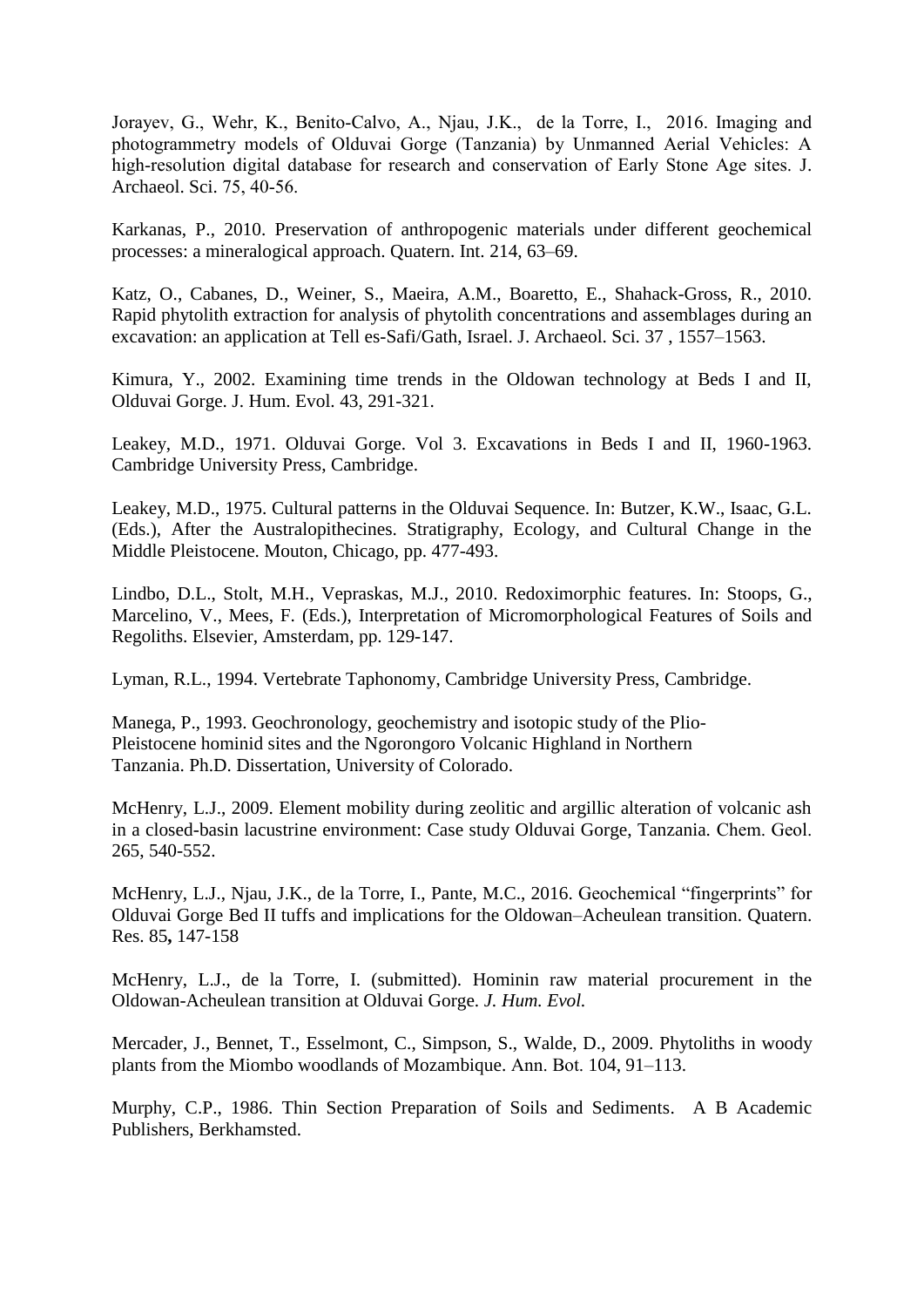Piperno, D.R., 1988. Phytolith Analysis: An Archaeological and Geological Perspective. Academic Press, San Diego.

Potts, R., Behrensmeyer, A.K., Ditchfield, P., 1999. Paleolandscape variation and Early Pleistocene hominid activities: Members 1 and 7, Olorgesailie Formation, Kenya. J. Hum. Evol. 37, 747-788.

Prassack, K., Pante, M.C., Njau, J.K., de la Torre, I. (submitted). The Paleoecology of Fossil Birds from Middle Bed II, at Olduvai Gorge, Tanzania *J. Hum. Evol.*

Rogers, M.J., Harris, J.W.K., Feibel, C.S., 1994. Changing patterns of land use by Plio-Pleistocene hominids in the Lake Turkana Basin. J. Hum. Evol. 27, 139-158.

Runge, F., 1999. The opal phytolith inventory of soils in central Africa-quantities, shapes, classification, and spectra. Rev. Palaeobot. Palynol. 107 , 23–53.

Rushworth, E., 2012. Carbonates from Olduvai Gorge, Tanzania: palaeohydrology and geochronology. Ph.D. Dissertation, University of Liverpool.

Scholle, P.A., Ulmer-Scholle, D.S., 2003. A Color Guide to the Petrography of Carbonate Rocks: Grains, Textures, Porosity, Diagenesis. American Association of Petroleum Geologists, Tulsa.

Stanistreet, I.G., 2012. Fine resolution of early hominin time, Beds I and II, Olduvai Gorge, Tanzania. J. Hum. Evol. 63, 300-308.

Stanistreet, I.G., Stollhofen, H., Njau, J.K., Farrugia, P., Pante, M.C., Masao, F.T., Albert, R.M., Bamford, M.K., (in review) Lahar inundated, modified and preserved 1.88 Ma early hominin (OH24 and OH56) Olduvai DK site. J. Hum. Evol.

Stanistreet, I.G., McHenry, L.J., Stollhofen, H., de la Torre, I. (submitted) Bed II Sequence Stratigraphic context of EF-HR and HWK EE archaeological sites, and the Oldowan/ Acheulean succession at Olduvai Gorge, Tanzania. *J. Hum. Evol.*

Stiner, M.C. 2002. On *in situ* attrition and vertebrate body part profiles. J. Archaeol. Sci. 29, 979-991.

Stiner, M.C., Kuhn, S.L., Surovell, T.A., Goldberg, P., Meignen, L., Weiner, S., Bar-Yosef, O., 2001. Bone preservation in Hayonim Cave (Israel): a macroscopic and mineralogical study. J. Archaeol. Sci. 28, 643-659.

Stiles, D., 1979. Early Acheulean and Developed Oldowan. Curr. Anthropol. 20, 126-129.

Stoops, G., 2003. Guidelines for Analysis and Description of Soil and Regolith Thin Sections. Soil Science Society of America, Inc, Madison, Wisconsin.

Stoops, G., Marcelino, V., Mees, F., 2010. Interpretation of Micromorphological Features of Soils and Regoliths. Elsevier, Amsterdam.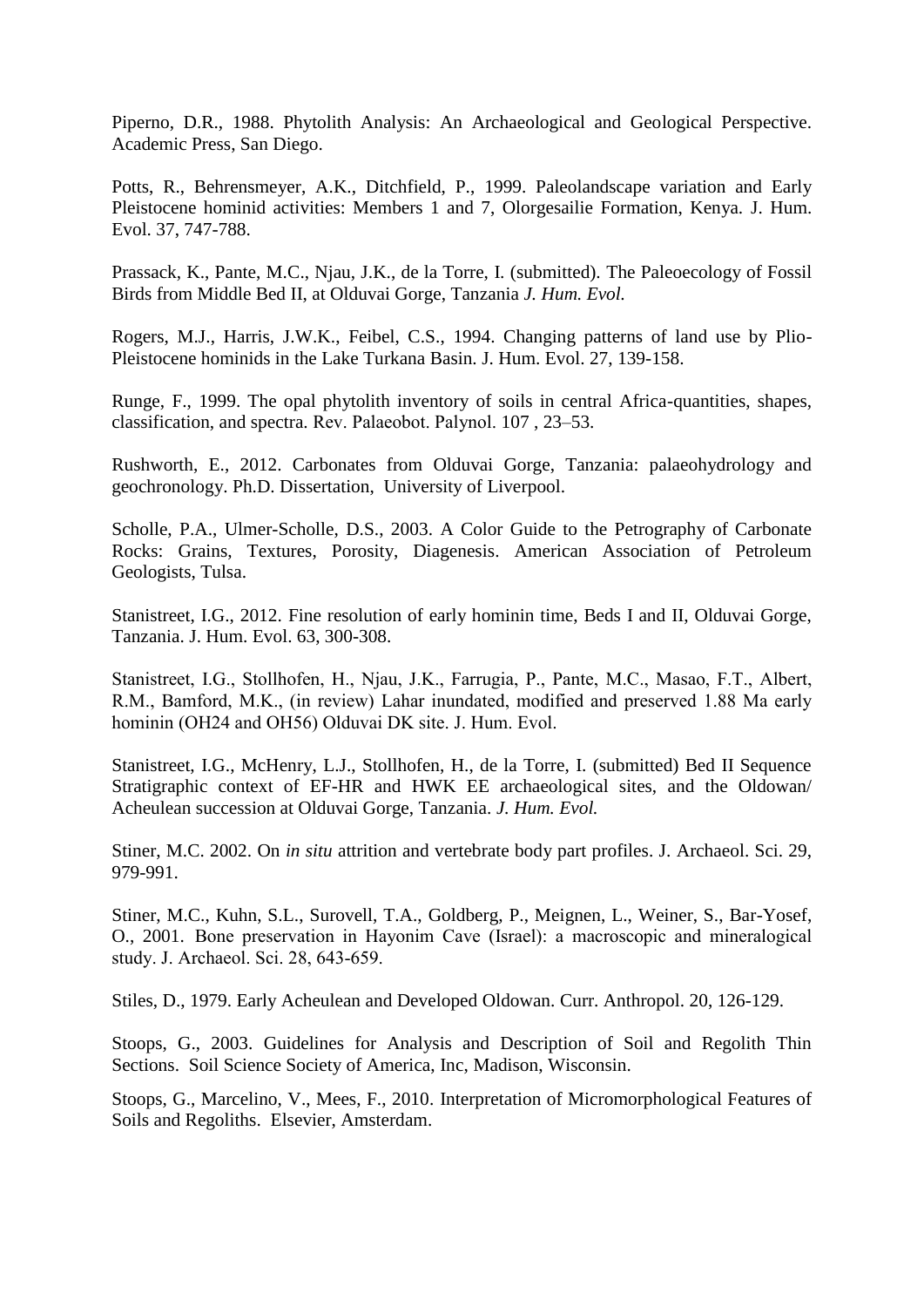Voorhies, M., 1969. Taphonomy and population dynamics of an Early Pliocene vertebrate fauna, Knox County Nebraska. University of Wyoming Contributions to Geology, Special Paper No. 1, Laramie.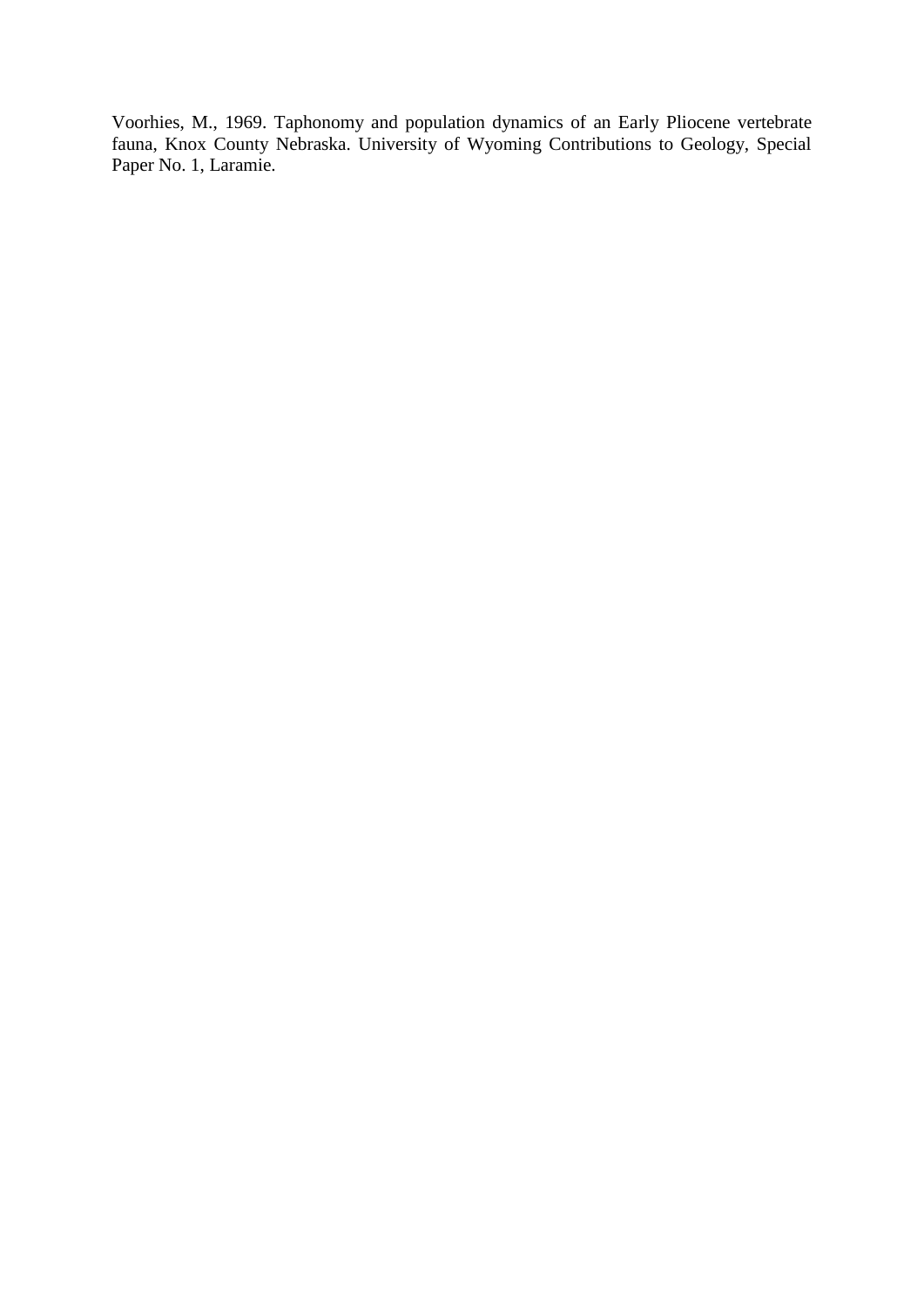# **Figure captions**

Figure 1: A) EF-HR trenches on the orthomosaic produced through Unmanned Aerial Vehicle (UAV) imagery (see details in Jorayev et al., 2016). B) Location of trenches in the EF-HR wider area. Contour map extracted from DEM in SOM S1. C) DEM model of the EF-HR outcrops, extracted from the UAV orthomosaic.

Figure 2: Measured stratigraphic sections for DK EE, EF-HR, MK W, and intermediate sites. The Lemuta Member of Olduvai Bed II (orange) occurs at the base of each section. The base of the claystone (brown) underlying the EF-HR archaeological level was taken as flat, and all sections were positioned accordingly. The top of the claystone (upon which much of the archaeological accumulation lies) differs in height in part because of different levels of incision and erosion above it. The thin tuff (interpreted as Hay's [1976] Tuff IIC interval) and conglomerate above it at DK EE are absent in other sections, where the EF-HR diamictite (yellow) sits directly upon the underlying, incised claystone; this places the EF-HR archaeological level above Tuff IIC stratigraphically, and therefore within Upper Bed II. Blocks of Tuff IID (purple) were identified in sandstone in the upper part of the backwall of T2- Main Trench and in a section between EF-HR and DK EE. See McHenry (submitted) and Stanistreet et al. (submitted) for further details.

Figure 3: Lithofacies maps of all backwalls and/or sidewalls of trenches excavated in the EF-HR area, as far as MK W to the east and DK EE to the west. See also Stanistreet et al. (submitted)

Figure 4. Details of lithofacies unit geometries and incisional or conformable contacts between them: A) Backwall of T10; B) Backwall of T9.

Figure 5. Lithofacies map of the EF-HR T2-Main Trench backwall (left of the vertical line) and sidewall (right of the vertical line). The incisional nature of the artefact-covered claystone surface near the base of the trench reveals it as a pronounced Type I disconformity, which cut out the Tuff IC sequence at EF-HR proper. Artefacts were least disturbed below the diamictite (mudflow) deposit below the lowest conglomerate. The mudflow with low basal shear stress covered and preserved material more in situ compared to the subsequent fluvial conglomeratic units. Erosional surfaces higher in the backwall are Type II disconformities, displaying less pronounced incision.

Figure 6. A) Thin section scan of the brown claystone unit, with clay overlying mixed clay and sand to stone-size clasts and a likely burrow-mixed boundary. Frame width is approximately 50 mm. B) Plane polarised light (PPL) photomicrograph of thin section in A); clast-rich clay, with stone-size volcanics. Frame width is approximately 4.62 mm. C) PPL photomicrograph of the contact between the brown claystone and diamictite unit: detail of clay and possible framboids, relict of pyrite – now FeMn nodules, potentially indicating past rooting in the brown claystone unit. Frame width is approximately 0.90 mm. D) Thin section scan of the diamictite unit above the brown claystone: mixed clay and silt to sand-size clastrich clay, with very broad burrow fills of clayey material (centre). Frame width is approximately 50 mm. E) PPL photomicrograph of thin section in D); burrow fill of clay clasts and weathered clay. Frame width is approximately 4.62 mm. F) PPL view of the diamictite unit; example of clay inwash and secondary  $CaCO<sub>3</sub>$  nodular impregnation. Frame width is approximately 4.62 mm. See SOM S4 for more details.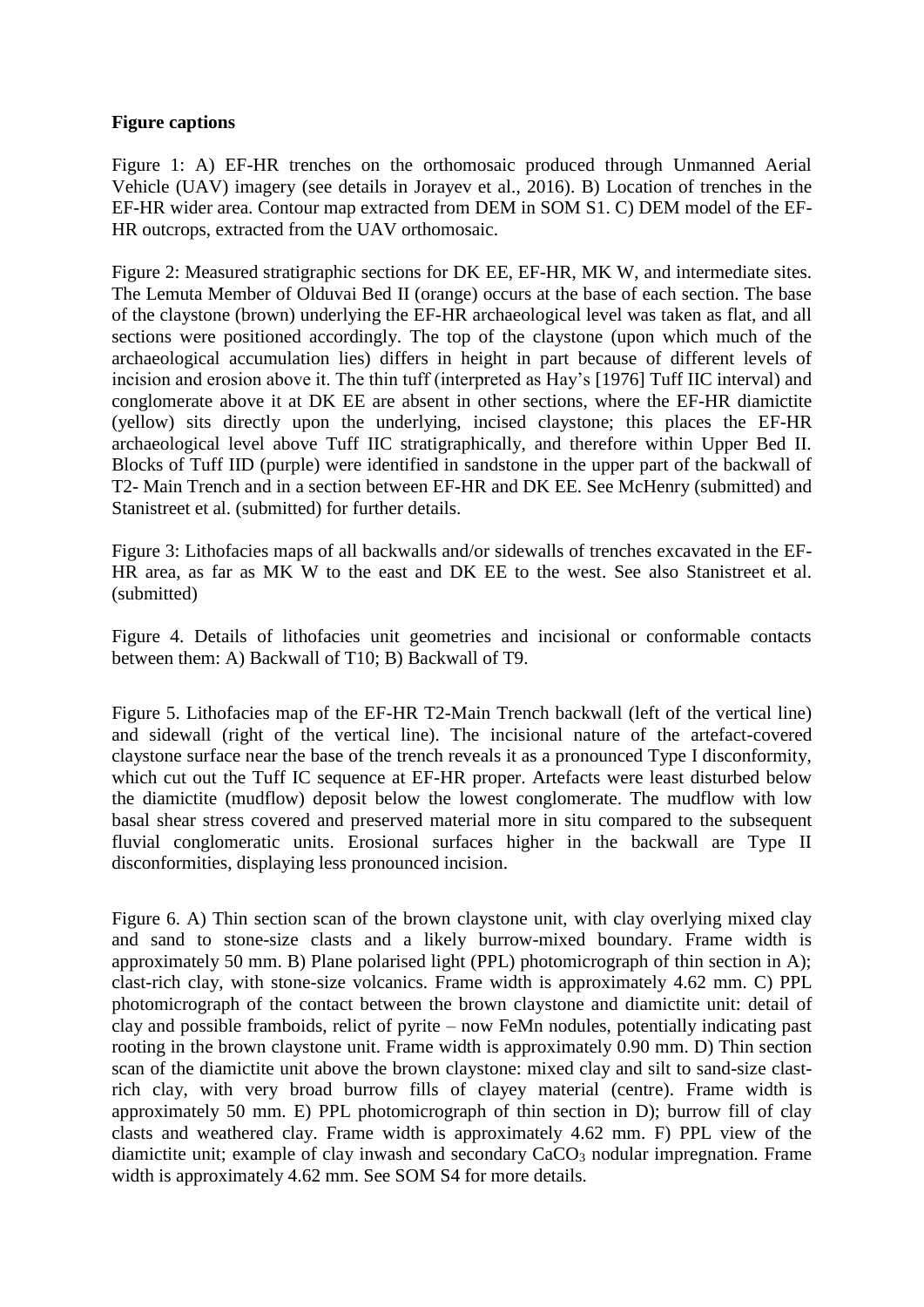Figure 7: Phytolith microphotographs (400x magnification). A) Short cell rondel from sample T2-Main Trench 19. B) Short cell rondel from sample T17-3. C) Blocky from sample T13-6. D) Trichoma from sample T13-6. Note that the entire phytolith surfaces were pitted by alteration.

Figure 8. A) E-W cross section of Interval 1 (black dots) and Interval 2 (red dots) artefacts plotted in all trenches in relation to the brown claystone unit. Elevation (meters above sea level: m a.s.l.) is absolute, but the x axis contains breaks in order to show all trenches (i.e., horizontal distance is not represented). B) Lithostratigraphic position of archaeological units in the EF-HR trenches. C) Elevation of the top of the brown claystone palaeo-surface across the EF-HR trenches (data from Table 1). D) LCT from T2-Main Trench (level L2) lying on clays and buried by diamictites. E) LCT from T2 (level L2) embedded in coarse sands and gravels. F) Level 2 LCTs, cores and flakes alongside large cobbles within the infilling of one of T2 incision surfaces. G) Giraffe tibia from the T2 level L2 conglomerate.

Figure 9. 3D models of the palaeosurface of the brown claystone at T14 (A), T16 (B), and T2-Main Trench (C). UTM Zone 36S projection (i.e., UTM projection of WGS84) was used for Figures 9A and 9B, due to the small size of areas covered by these models. (C) includes detail of the NE-SE incision surface over the brown claystone in T2-Main Trench. Dots: archaeological material. See de la Torre and Wehr (submitted) for further 3D models and rotating views of T2-Main Trench.

Figure 10. A) Carbonates over handaxes lying on the claystone palaeo-surface at T2-Main Trench (archaeological unit L2). Arrow points to geographic North. Scale: 10 cm. B) Carbonate cemented diamictite matrix around a handaxe from the archaeological unit T9L10. Scale: 5 cm. C) Section through tufa embedding handaxe from B), which includes lava clasts (blue arrow) and shows possible outwards iron migration within the sample (red arrows). D) PPL photomicrograph of section in C), showing FeMn staining and lens of washed-in clay clasts cemented by calcium carbonate. Frame width is approximately 4.62 mm. E) PPL photomicrograph of section in C), which shows micritic and microsparitic material with clay and volcanic clasts and minerals, indicative of contemporaneous burrowing. Frame width is approximately 4.62 mm. F) PPL photomicrograph of carbonate-cemented sediment encrusting a lava core from archaeological unit L2 at T2: common inclusions are irondepleted clay clasts, which show fissuring and fragmentation before being cemented within a pond tufa. Frame width is approximately 4.62 mm. G) XPL view of F), showing microsparitic cementation of fragmented clay clasts; it is possible that the inwashed clay fragment dried out and became fissured before being sealed within the pond carbonate. See SOM S4 for more details.

Figure 11. A) and B): Absolute frequencies of artefacts and fossils across all EF-HR trenches (A) and within Interval 1 (B). C) and D): density per  $m<sup>2</sup>$  (C) and  $m<sup>3</sup>$  (D) of artefacts and fossils within Interval 1. E) and F): E) Total weight of stone artefacts per  $m^2$  (E) and  $m^3$  (F). G) and H): density of LCTs per area (G) and volume (H) within Interval 1. Data from Table 1, Table 4, Table 6 and Table 7. Calculations in SOM S5.

Figure 12. A) Composite picture of trenches in the EF-HR main outcrop (2012 and 2013 excavations). B) Plan view of the trenches at the EF-HR main outcrop. DEM and contour lines (20 cm interval) from a DSM based on aerial photogrammetry. Claystone surface for each trench (cell size of 1 cm, created with kriging from elevation points), trench outlines and